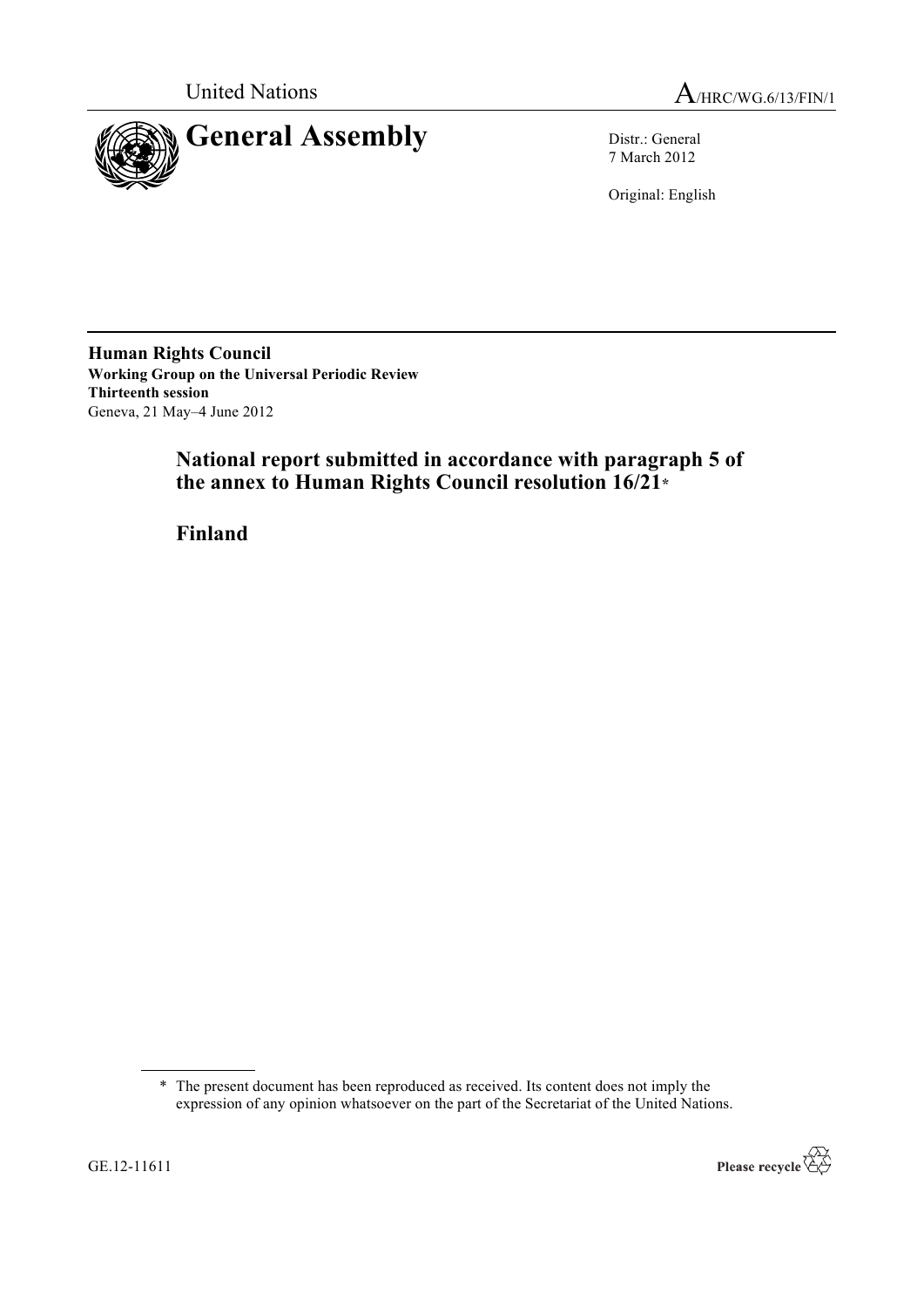# **I. National drafting of the report**

1. The Ministry for Foreign Affairs is responsible for drafting and coordinating Finland's second National Report for the Universal Periodic Review. The Report was drafted jointly with the Prime Minister's Office and other Ministries.

2. The Ministry for Foreign Affairs prepared the report by formally requesting information on the national human rights situation from a total of 100 sources, including the supreme guardians of the law (the Chancellor of Justice and the Parliamentary Ombudsman) and other Ombudsmen, advisory boards, the Government of Åland, the Sámi Parliament, churches, religious congregations and numerous non-governmental organisations. The Office of the President of the Republic of Finland, the Parliament of Finland, the parliamentary groups of political parties and the highest law courts were also advised of the Universal Periodic Review and the process of drafting the national report.

3. Materials already collated for preparing the Government's first National Human Rights Action Plan were also used for drafting this Report, and a public hearing organised on 12 October 2011 to discuss the Action Plan also provided valuable information on the implementation of fundamental and human rights in Finland.

4. Civil society was also heard online and through the social media, with an opportunity provided over a three-week period from November to December 2011 to comment freely on strengths, challenges and trends in the Finnish human rights situation via the "Take a Stand" (*Ota kantaa*) online discussion forum. Attention was also called to this debate through the social media, including the Facebook page and Twitter account of the Ministry for Foreign Affairs.

5. A meeting held on 17 February 2012 at the Ministry for Foreign Affairs with participants from various other Ministries also provided a forum for non-governmental organisations to submit their views on a draft version of this Report.

6. Ongoing work on the UPR Report and the National Human Rights Action Plan enabled a comprehensive evaluation of the Finnish human rights situation and an open discussion with civil society. The supreme guardians of the law, specialist ombudsmen, advisory boards and non-governmental organisations reviewed the shortcomings and challenges involved in fully realising fundamental and human rights,<sup>1</sup> and proposed Government measures to improve the situation. The National Human Rights Action Plan responds to these proposals with several projects.

7. A basic outline of the Universal Periodic Review and Finland's associated preparations is available in the Finnish language on the website of the Ministry for Foreign Affairs at http:// formin.finland.fi/human\_rights/UPR.

# **II. Progress in promoting and protecting human rights**

8. The promotion and realisation of human rights is at a dynamic stage in Finland. In March 2012 the Government will discuss the first Finnish National Human Rights Action Plan. The situation of the individual will be protected through several new legislative projects. A Human Rights Centre, forming part of an autonomous and independent human rights institution, will begin working as an adjunct to the Office of the Parliamentary Ombudsman this year. Work has also begun to develop indicators for assessing concrete realisation of fundamental and human rights.

9. Finland is a member of the European Union. The protection and promotion of human rights in Europe was further strengthened when the Charter of Fundamental Rights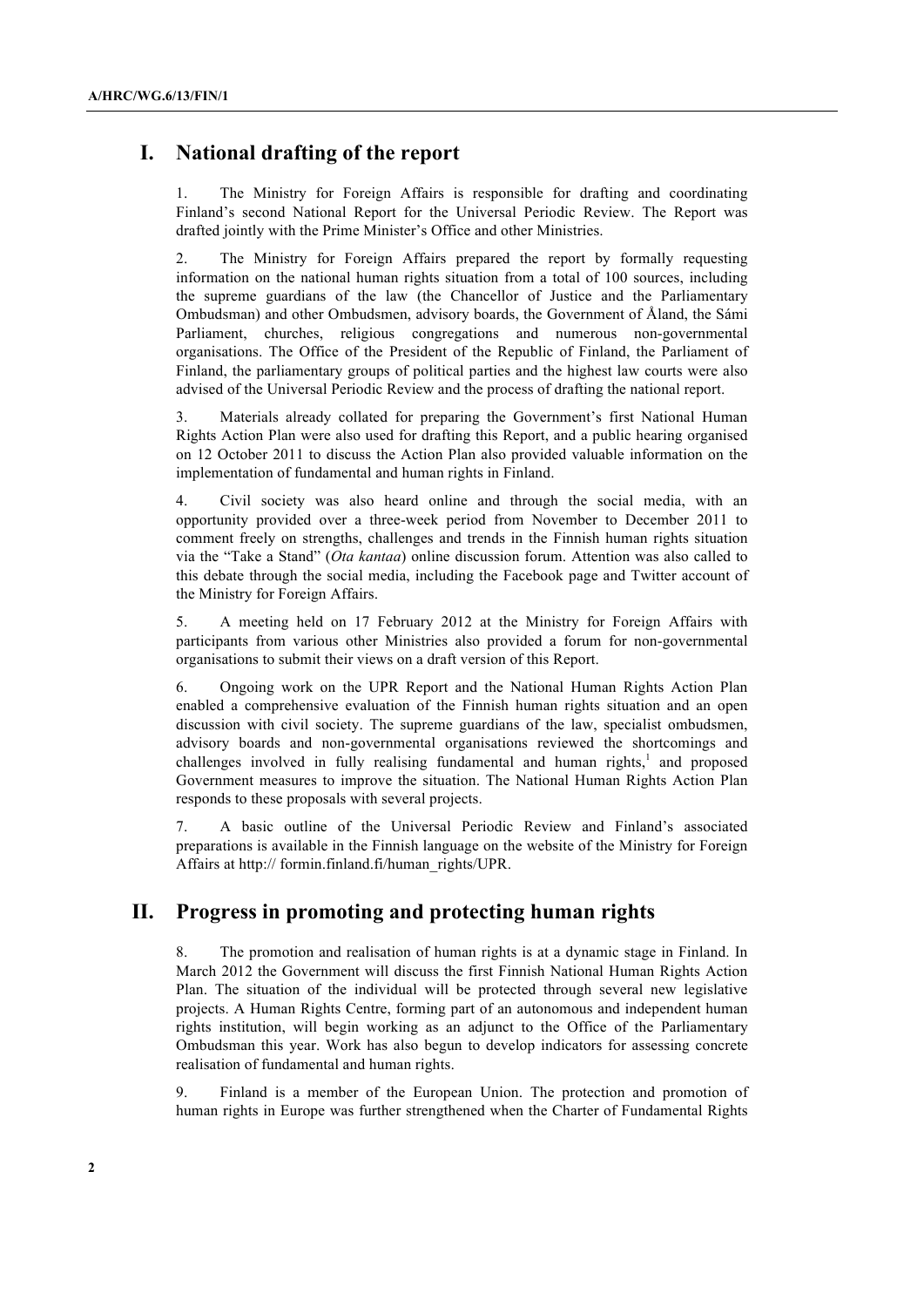of the European Union became a legally binding instrument for the EU and its Member States through the entry into force of the Treaty of Lisbon in 2009. The Charter recognises numerous individual and civil rights, as well as political, economic and social rights of EU citizens and persons residing within the EU, that are enshrined in EU law.

## **A. Programme of Prime Minister Katainen's Government**

10. Pursuant to the June 2011 Government Programme of Prime Minister *Jyrki Katainen*, Finland will promote the principles of the rule of law, democracy and human rights in its bilateral relations and in international organisations in a constructive and resultoriented manner. Finnish international human rights policy will be realised through bilateral cooperation, the European Union, and multilateral and regional cooperation. Finland will also work actively in regional organisations, strengthening the Organization for Security and Co-operation in Europe and the Council of Europe. Finland also allocates considerable resources to promoting human rights through development cooperation and by supporting the work of national and international non-governmental organizations and defenders of human rights.

11. The Government seeks to ensure that everyone in Finland is equal, regardless of sex, age, origin, language, religion, conviction, opinion, health, disability or other grounds that concern his or her person. The Government works resolutely to combat racism and discrimination.

### **B. Government Human Rights Policy Report**

12. Human rights policy is a key element in the foreign and security policy of the Government. Finland stresses the interconnectedness of human rights, development policy and security. The international human rights policy of Finland is based on international law and on the obligations enshrined in international human rights instruments.

13. In addition to the Government Programme, a key instrument guiding the implementation of human rights policy is the 2009 Government Report to Parliament on the Human Rights Policy of Finland. Finnish human rights policy is based on the universality, indivisibility and interdependence of all human rights. Anti-discrimination activities play a key role. The binding nature of economic, social and cultural rights is a pervasive theme. Finland strives to ensure that these rights enjoy adequate prominence in international cooperation to promote and protect human rights.

14. The Report finds that international human rights policy must focus especially on the rights of women, children, persons with disabilities, members of sexual and gender minorities, and indigenous peoples. Special attention will be attached to the status of Roma and other ethnic or religious minorities, and to recognising discrimination on multiple grounds. The rights of persons and groups in vulnerable situations, designated as the focus of Finland, will be promoted in a pervasive manner with respect to various human rights issues.

15. An effective human rights policy requires consistency and transparency in activities pursued, both nationally and internationally. The human rights policy report also comprehensively covers Finland's national human rights situation.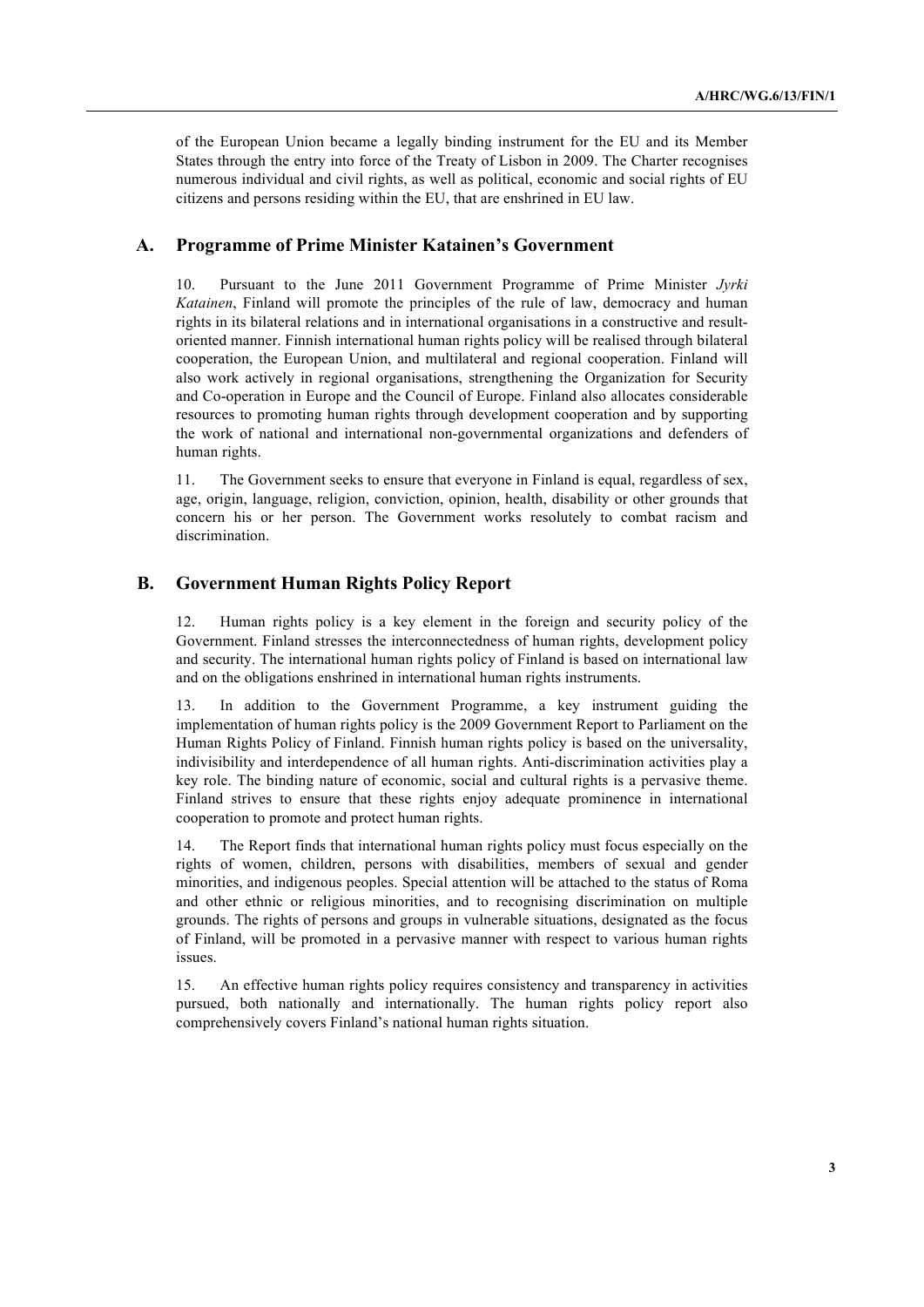## **C. National Action Plan on Fundamental and Human Rights**

16. The Government will debate Finland's first National Action Plan on Fundamental and Human Rights in March 2012. This covers the priorities of Finnish national human rights policy during the term of the present Government, charts the role of various human rights stakeholders, and includes concrete measures for promoting the realisation of fundamental and human rights within various branches of administration.

17. The Action Plan is divided into two parts: the first analysing the general principles of the Action Plan and Finnish human rights policy, and the second describing concrete Government projects in 2012–2013 that will promote the realisation of fundamental and human rights. The Action Plan is linked at several points to the Government Programme and its priority of reducing poverty, inequality and exclusion.

18. Overall responsibility for monitoring will be vested in a Government Network of contact persons for fundamental and human rights to be appointed. Responsibility for implementing and monitoring individual projects will be shared between the Ministries. The Action Plan projects have imposed success evaluation criteria for each project. At the end of the electoral period the Government will submit a Human Rights Policy Report to Parliament evaluating implementation of the Action Plan.

19. Participation of civil society, trade unions, and regional and local administration in monitoring the Action Plan will be arranged through the panel of human rights stakeholders.

## **D. Government projects related to fundamental and human rights**

20. This chapter details Government projects related to fundamental and human rights, insofar as these are not discussed in chapter D on the implementation of UPR recommendations. The positive impact of human rights programmes, projects and other measures on the realization and effective enjoyment of human rights will be further strengthened.

### **1. Children and young adults**

21. The Government aims to strengthen governmental coordination of issues concerning children, young adults and families, and to increase child impact assessments in all policymaking. It has engaged in long-term work to enhance implementation of the Convention on the Rights of the Child, especially through improved implementation of recommendations made to Finland by the UN Committee on the Rights of the Child. A project is developing a mechanism for monitoring this implementation. The rights of the child are a cross-cutting theme in Finnish human rights policy and development policy.

#### **2. Elderly persons**

22. The Government supports the health and independent functioning of elderly persons through services promoting welfare and health. Objectives include improving independent living and home services, and preparing an interdepartmental programme on improving housing for elderly persons. The right of elderly persons to quality and needs-based care is enshrined in law. Finland has also supported work to highlight the rights of elderly persons internationally, including work to analyse the present framework for protection with a view to strengthening this framework.

23. The Government is drafting a bill to Parliament on ensuring the availability of social welfare and health care services for the elderly. The key idea of the bill is to provide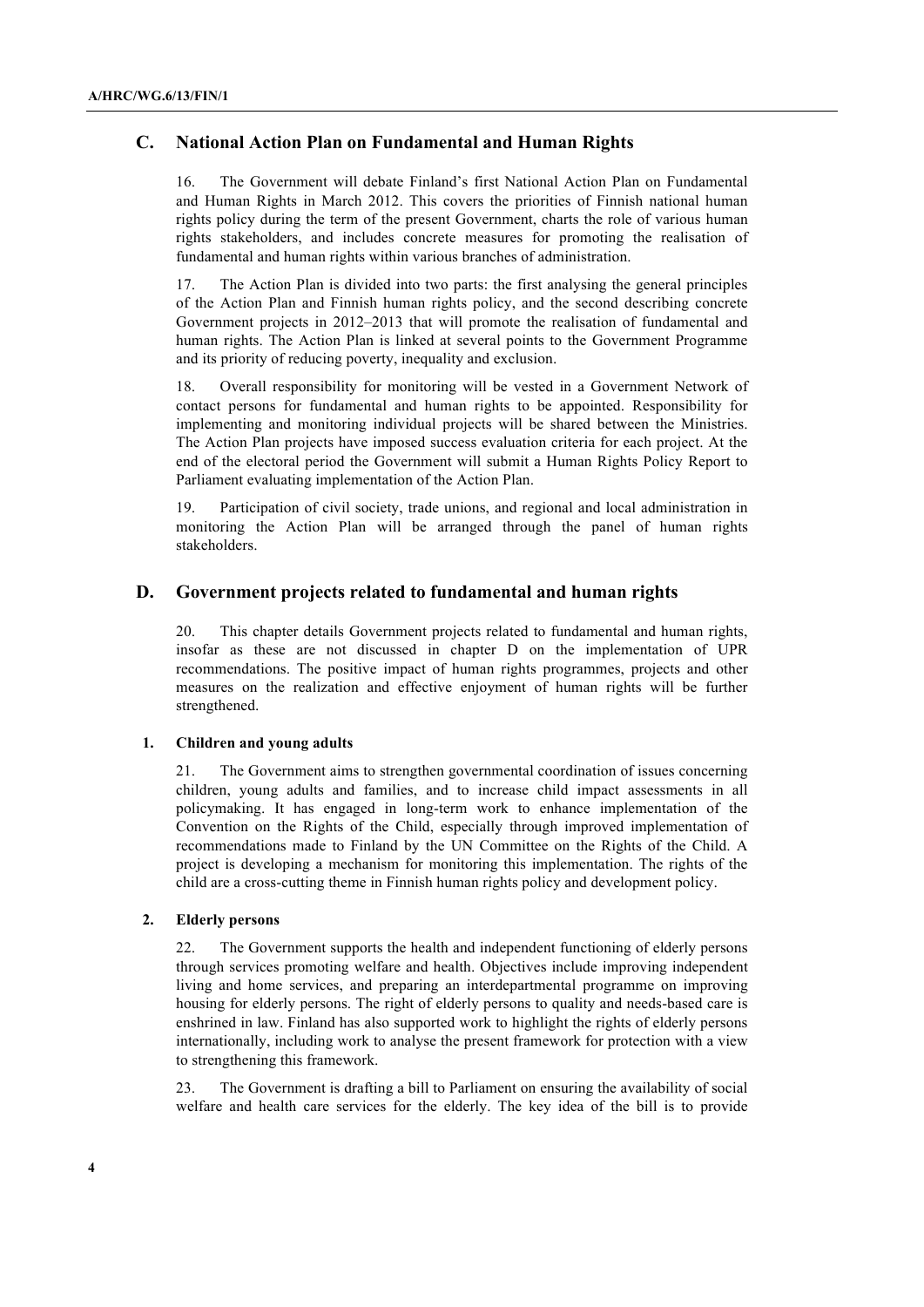services enabling the elderly to live a dignified life. These services must be based on knowledge of client needs, and they must be client-oriented, high quality and safe.

## **3. Equal pay**

24. Women are paid approximately 18 % less on average than men for regular working hours in Finland. The Government and national labour market confederations have pledged to promote equal pay. A tripartite equal pay programme was initiated in 2006. The main objective of this programme is to reduce the gender-based pay gap to 15 % by 2015. It seeks to realise the principle of *equal pay for the same or equivalent work* through collective bargaining policy, by combating segregation at work and segregation between various occupations, by improving remuneration systems, and by supporting the careers of women.

#### **4. Roma**

25. The general objective of the first Finnish National Policy on Roma is to promote the participation and equality of Roma in various areas of life by mainstreaming the promotion of equality and non-discrimination in public policy. The starting point for the National Policy on Roma is that the current legislation and service system create a good basis for promoting Roma equality. Special measures are also required at all levels of public administration to realise the participation and *de facto* equality of the Roma. The Policy also seeks to strengthen the functioning and capacities of the Roma by exercising their own strengths.

26. The Government studies discrimination experienced by the Roma as part of the work of the Discrimination Monitoring Group and of monitoring fundamental and human rights. This project is reviewing the prospects for expanding existing knowledge of the Roma and developing monitoring indicators. The objective is to provide more public information exposing the prejudice and discrimination faced by the Roma. The Roma will also be furnished with more information and training on their rights, and on procedures for reporting suspected discrimination.

27. A study will focus on Roma housing and on associated problems and solutions from the standpoint of equality, including within the Roma community.

28. Measures to prevent discrimination against the Roma will pay special attention to combating and preventing discrimination against Roma women on multiple grounds. A study will focus on violence faced by Roma women in close relationships.

29. Last year the Ministry of the Interior coordinated a media campaign to eradicate negative stereotypes and prejudice against the Roma.

30. The Government will appoint a working group to analyse how the right of the Roma to maintain and develop their own language is realised in legislation and its implementation.

31. In 2011 Finland issued an impact strategy for international Roma policy *"The Objectives of Finland for Advancing the European Policy on Roma"<sup>2</sup>* . Through this strategy, Finland endeavours to actively influence European strategy on the Roma, offering national models and experiences of promoting the participation and equality of Roma while learning from the experience and good practices of other countries.

#### **5. National languages strategy**

32. A long-term language strategy will be formulated under the leadership of the Prime Minister for developing the two vital national languages: Finnish and Swedish.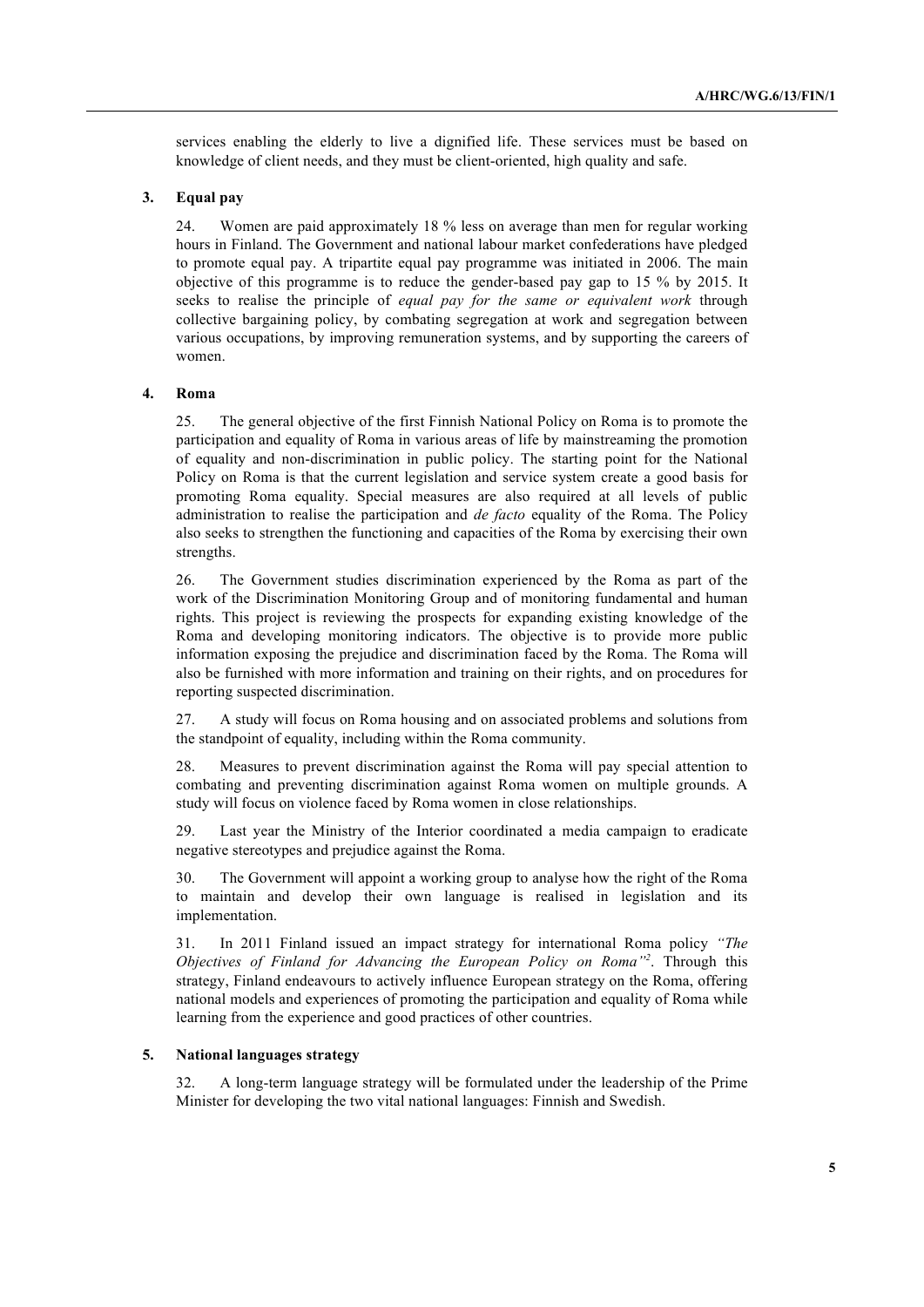#### **6. Homeless persons**

33. There are approximately 7,600 homeless one-person households and approximately 420 homeless families in Finland. Homelessness has been reduced through consistent partnership between central and local government, private enterprise and organisations.

34. The objective of the Action Plan to combat long-term homelessness is to eradicate long-term homelessness by 2015 and to enhance measures for preventing it. The focus is on securing housing for young persons, persons in psychiatric or substance abuse rehabilitation, and prisoners who are homeless on release. The Action Plan is based on the "housing first" principle, where housing is secured by an individual rental agreement and other support is tailored individually according to the resident's needs. The Action Plan will be implemented through broader international cooperation, mostly at EU level. A 2010 peer review report (www.peer-review-social-inclusion.eu) found Finland to be one of the leading countries in adopting programmes to secure housing for the homeless.

35. Finland has also promoted the right to adequate housing internationally, through such measures as a resolution submitted jointly with Germany to the Human Rights Council.

### **7. Efforts to combat trafficking**

36. The second Revised National Plan of Action against Trafficking in Human Beings was adopted in June 2008. The Ministry of the Interior launched a project in February 2012 to coordinate the work of drafting a special Act on Human Trafficking.

37. The Ombudsman for Minorities has served as national trafficking rapporteur since 2009. The rapporteur monitors trafficking and related phenomena (including pandering, organising unlawful entry and discrimination at work), implementation of international obligations and the effectiveness of national trafficking legislation. The rapporteur issues proposals, recommendations, opinions, advice on anti-trafficking activities and realisation of the rights of victims, together with legal advice and assistance to (potential) victims of trafficking where necessary.

38. Legislation in Finland has been significantly amended to address the trafficking problem. The Criminal Code has been amended (650/2004) to include specific penal provisions on trafficking. The Aliens Act has also been amended to include provisions permitting a period of reflection and the issuing of residence permits for suspected victims of trafficking. The Act on Reception of Persons Seeking International Protection includes provisions on an assistance system for trafficking victims.

39. The system for assisting victims of trafficking has been improved by strengthening the victim-centred approach and lowering the threshold for referral and voluntary access to the system. State reception centres responsible for this system now view it more clearly as a tool in the identification process. Persons may also be admitted to the assistance system for the purpose of "investigating victimhood".

40. Details of the national implementation procedure for the Council of Europe Convention on Action against Trafficking in Human Beings are provided in paragraph 49.

### **8. Immigrant integration and combating discrimination**

41. The Government regards immigrant integration and combating discrimination against immigrants as key activities of its present term of office, and its work now includes efforts to enhance integration policy and combat discrimination more effectively.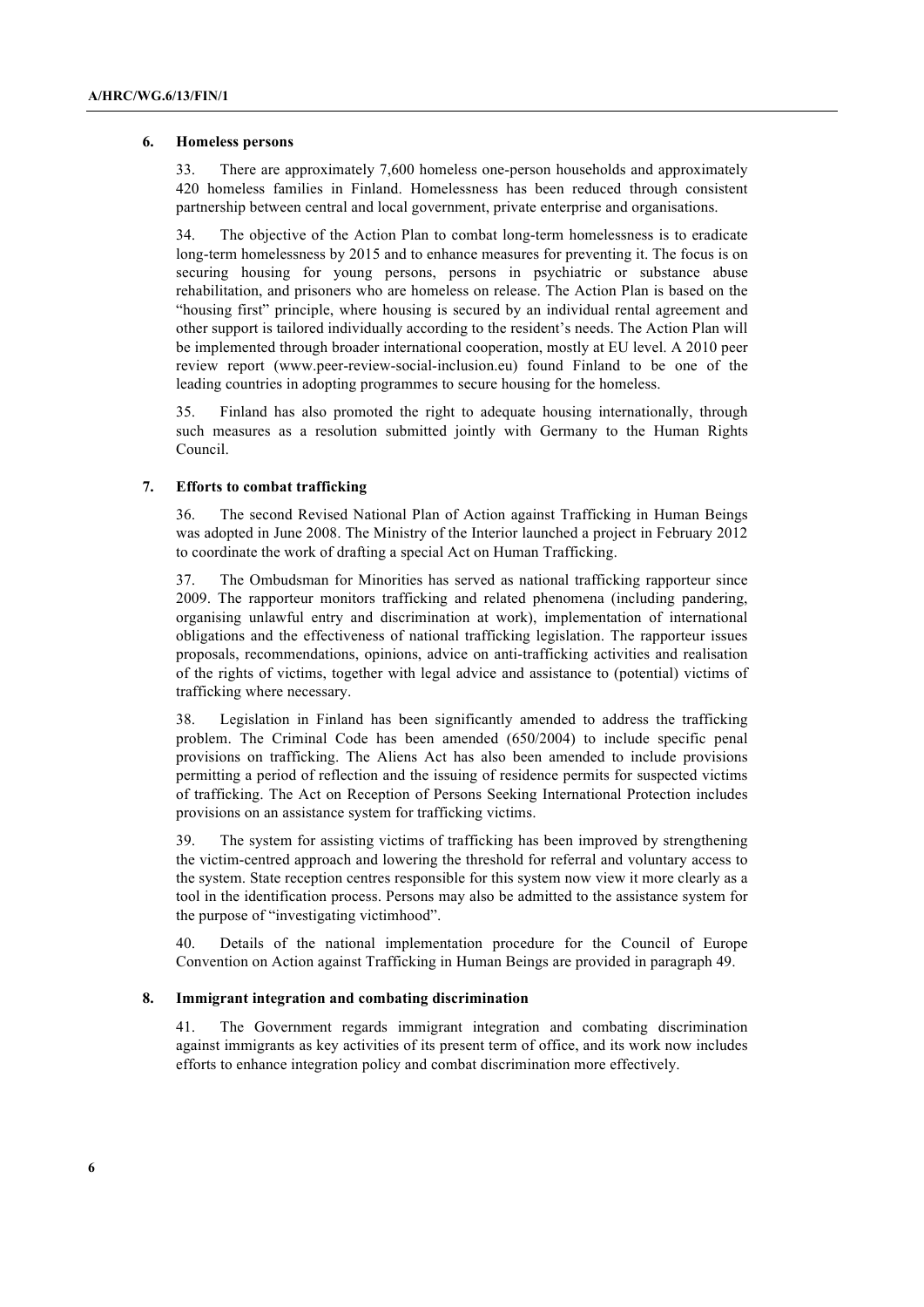42. Government integration policy specifically focuses on ways of improving the employment rate of immigrants, promoting integration training and improving the status of immigrants in vulnerable situations (young persons, women, asylum-seekers).

43. The scope of the new Act on the Promotion of Integration (1386/2010, hereinafter referred to as the *Integration Act*), which took effect in 2011, was extended to include all immigrants living in Finland. The new Act seeks a more controlled and interactive integration process. The amendments took effect on 1 January 2012 with a view to enhancing the integration of immigrants, particularly into the labour market.

# **III. Improvements in the normative and structural framework of human rights**

## **A. Ratifications and signatures of international human rights instruments**

44. A Government bill to approve the Optional Protocol to the UN Convention on the Rights of the Child on the sale of children, child prostitution and child pornography, and for an Act implementing provisions falling within the scope of legislation (bill 141/2011) was submitted to Parliament in December 2011 and is currently under consideration.

45. Bills will be finalised during the term of the present Government on the following UN conventions: (1) the Optional Protocol to the Convention against Torture and other Cruel, Inhuman or Degrading Treatment or Punishment, (2) the Optional Protocol to the International Covenant on Economic, Social and Cultural Rights, which enables individual complaints, and (3) the International Convention for the Protection of All Persons from Enforced Disappearance.

46. An objective of the Government Programme is to ratify the UN Convention on the Rights of Persons with Disabilities, and its Optional Protocol enabling individual complaints. Ratification of the Convention in Finland still requires new provisions restricting the self-determination of individuals with permanently impaired cognitive abilities, who cannot understand the consequences of their acts and therefore risk jeopardizing their own health and safety or that of others by their behaviour. An interdepartmental working group is analysing the prospects for ratifying the Convention and the Protocol, with special attention to the need to create a functional and efficient national monitoring system, and will prepare a report and draft Government bill to Parliament.

47. Finland signed the new Optional Protocol to the Convention on the Rights of the Child on a communications procedure on 28 February 2012.

48. The Government is also assessing the prospects for ratifying ILO Convention No. 189 concerning decent work for domestic workers.

49. A Government bill to approve the Council of Europe Convention on Action against Trafficking in Human Beings, for an Act implementing provisions of the Convention that fall within the scope of legislation, and for an Act amending section 3 of the Act on business prohibition (bill 122/2011) was submitted to Parliament in November 2011 and is currently under consideration.

50. Finland signed the Council of Europe Convention on Preventing and Combating Violence against Women and Domestic Violence on 11 May 2011. The Convention is the first European Convention on women's rights seeking to establish a comprehensive legal framework protecting women from all forms of violence. A working group has been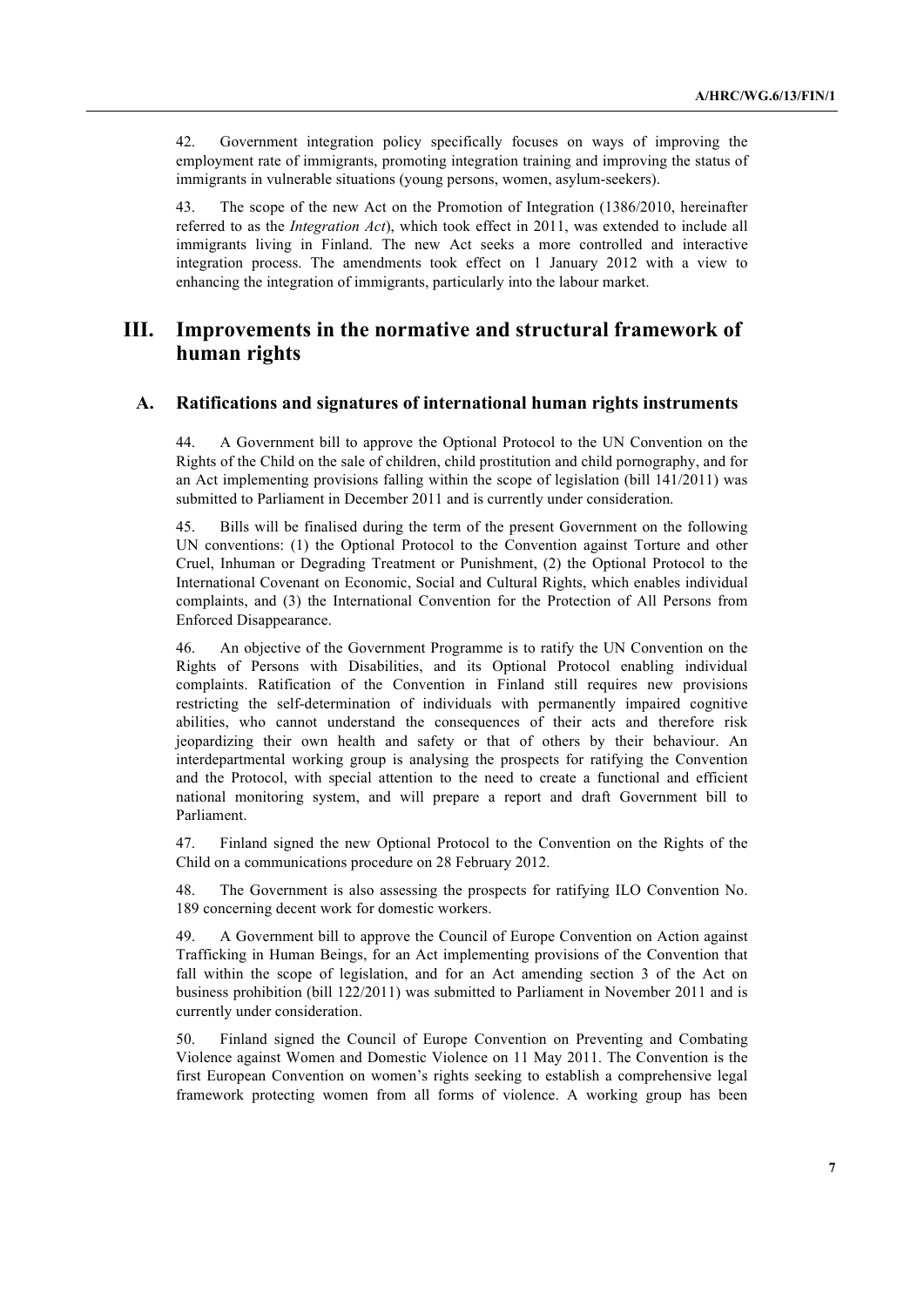appointed to analyse the measures required for ratifying the Convention, with a view to completing ratification during the term of the present Government.

51. Finland, Sweden and Norway initiated negotiations in March 2011 on a Nordic Sámi Convention that will seek to improve the status of the Sámi as an indigenous people and to strengthen and consolidate their rights.

### **B. Reform of non-discrimination legislation**

52. Work to draft a reform of the Non-discrimination Act and related legislation continues. The Non-discrimination Commission submitted its report to the Ministry of Justice in December 2009 (Ministry of Justice Reports 2009:4, in Finnish).

53. The reform will seek to strengthen non-discrimination protection by extending the legislation more clearly to all grounds for discrimination, making it more consistently applicable to all areas of life, and stipulating legal safeguards and sanctions that are optimally similar for all persons in various discrimination situations. To the extent required, the reform will also review the position, functions and competence of the authorities that currently address discrimination issues. Consideration will accordingly be given to the domestic supervision of fundamental and human rights as a whole, and to the international requirements for such supervision.

## **C. Human Rights Centre**

54. An independent Human Rights Centre and associated Human Rights Delegation attached to the Office of the Parliamentary Ombudsman will begin working in 2012. These three bodies will jointly constitute the National Human Rights Institution.

- 55. The function of the Centre will be:
	- to promote information, training, education and research related to fundamental and human rights
	- to formulate studies on the realisation of fundamental and human rights
	- to launch initiatives and issue opinions on the promotion and realisation of fundamental and human rights
	- to participate in European and international cooperation for the promotion and protection of fundamental and human rights
	- to discharge other corresponding functions related to the promotion and realisation of fundamental and human rights.

56. The Centre will not handle complaints or other individual cases. These will instead fall within the competence of the supreme guardians of the law.

57. The Human Rights Centre will include a Human Rights Delegation, serving as a national cooperation organ for stakeholders in the sector of fundamental and human rights. The Delegation will address matters of fundamental and human rights that are far-reaching and important in principle, and will approve the Centre's annual operating plan and annual report. The Delegation will comprise representatives of non-governmental organisations and various human rights stakeholders and advisory boards, together with researchers. The supreme guardians of the law, the specialist ombudsmen and a representative of the Sámi Parliament will serve as permanent members of the Delegation. The aim is to exercise alternation in selecting representatives from civil society.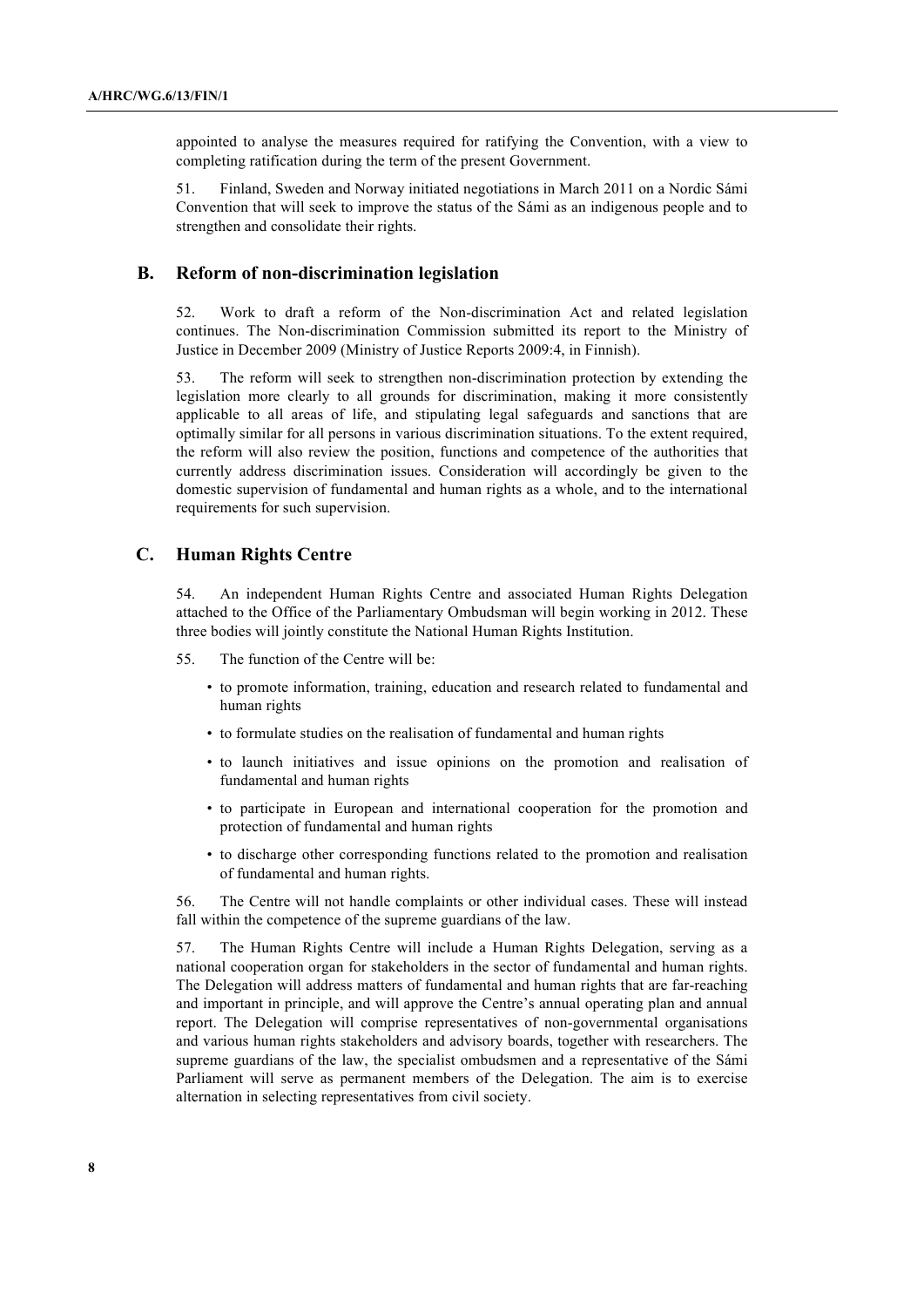# **IV. Follow-up of recommendations adopted at the previous review**

58. During the previous Review, Finland pledged to integrate UPR recommendations into the Government's Human Rights Policy Report submitted to Parliament in 2009. The Report referred to in paragraph 13 covers all thematic areas of the UPR recommendations and sets objectives for them. The recommendations have also been included thematically in the numerous action plans and projects of the Government.

59. The Government issued a voluntary intermediary report on implementation of the UPR recommendations at the  $14<sup>th</sup>$  session of the Human Rights Council in June 2010.

## **A. Recommendation No. 1:**

#### **1. Measures to eliminate discrimination**

60. Studies indicate that many discrimination cases remain unrecognised and unreported for several reasons. It is not always easy to identify and prove discrimination. The victim of discrimination may not know where to report it, or may not believe that reporting will have meaningful consequences. Intervention is important for eradicating discriminatory practices. One problem in monitoring discrimination is that pertinent information is fragmented.

61. The Non-Discrimination Act (21/2004) requires public authorities to actively promote equality and non-discrimination, and to formulate plans for promoting ethnic equality. As noted in paragraph 13, anti-discrimination work plays a key role in Finnish international human rights policy.

62. The Government has implemented several projects to eradicate discrimination since the last UPR. The most important of these is the Equality First project (YES, *Yhdenvertaisuus EtuSijalle*), which was co-financed under the anti-discrimination policy segment of the European Commission PROGRESS programme. This programme seeks to support national authorities in their work to promote equality and non-discrimination.

63. At the beginning of 2008 the Ministry of the Interior established a *Discrimination Monitoring* project to gather information on the realisation of non-discrimination in various population groups. The purpose of the system is to provide current, objective information on the prevalence, nature, basis and consequences of discrimination in Finland.

64. Discrimination will be monitored over the period from 2010 to 2013 through annual discrimination studies analysing various areas of life and covering all grounds for discrimination, and through a comprehensive quadrennial *Discrimination in Finland* review covering all areas of life.

65. On the autonomous Åland Islands an independent Ombudsman for Discrimination promotes equal treatment on the grounds of ethnic origin, religion and belief, disability, age and sexual orientation. An Equality Council assists the Ombudsman. The most recent study on discrimination on the Åland Islands (*Upplevd diskriminering i det åländska samhället år 2010*; ÅSUB report in Swedish) was published in 2010. The results showed that 28 per cent of those who replied to the survey had experienced discrimination. Gender was the ground on which people were most often discriminated against.

#### **2. Promoting the rights of minorities, including ethnic minorities**

66. Information on the promotion of the rights of persons belonging to minorities is included in the chapter on the fundamental and human rights projects of the Government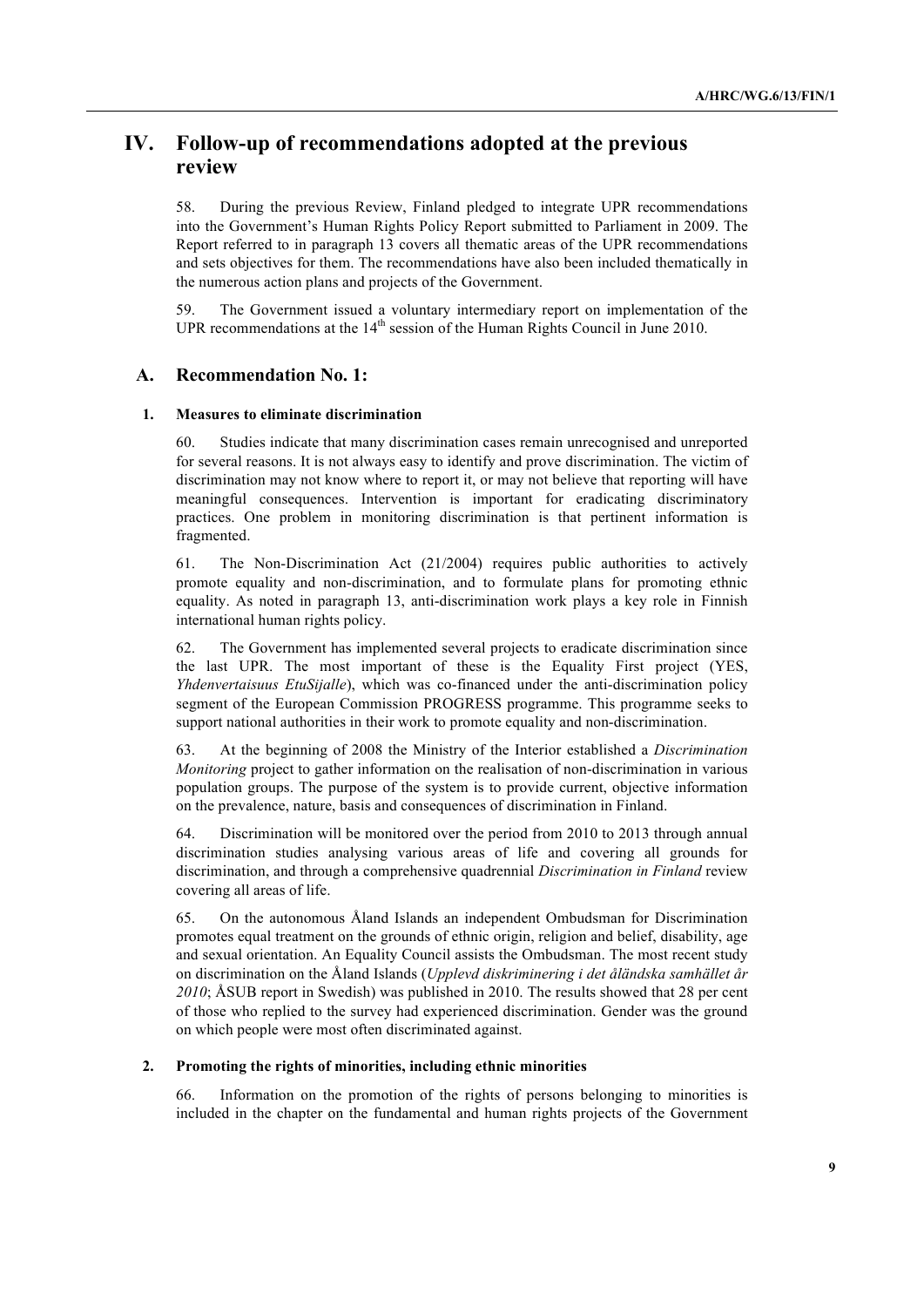and elsewhere in this Report. As explained in the Government Report on the Human Rights Policy of Finland and the Development Policy Action Plan, Finland also emphasizes the rights of linguistic, religious, and ethnic minorities in international work, lobbying for the rights of persons belonging to minorities in international organizations and regional cooperation, and through development cooperation.

67. The Advisory Board for Ethnic Relations (ETNO) is a cooperation and expert forum for public authorities, labour market organisations, political parties, immigrants, ethnic minorities and religious communities. The Advisory Board seeks to promote extensive dialogue and to serve as an expert in developing an ethnically equitable and diverse society, and promoting good ethnic relations. While its decisions are not binding on society, the Advisory Board may influence societal developments through its expertise, activity and initiatives.

68. In 2011 the Government issued a new Decree on the Advisory Board for Ethnic Relations (298/2011). The new Decree further developed the work of the Advisory Board with respect to its functions, term of office and composition, and to the work of regional Advisory Boards for Ethnic Relations. The new Decree also prescribes a more extensive duty to promote ethnic equality and to improve the social participation opportunities of immigrants.

69. The number of regional Advisory Boards for Ethnic Relations was increased from four to seven, with a corresponding reduction in their territorial coverage. The function of regional Advisory Boards is to assist and support regional and local authorities in building a favourable attitude climate.

### **B. Recommendation No. 2:**

#### **Preventing racism and xenophobia, especially on the Internet**

70. Surveys indicate that the attitudes of Finns towards immigrants have hardened in recent years. The Government is stepping up its work to combat racism, intolerance and xenophobia. Finland supports international cooperation to prevent racism and xenophobia.

71. The Additional Protocol of the Council of Europe Convention on Cybercrime, concerning the criminalisation of acts of a racist and xenophobic nature committed through computer systems, took effect in Finland in 2011 (TSF 84/2011).

72. An amendment (511/2011) to the Criminal Code took effect in June 2011 providing additional powers to intervene in racist and other hate speech, and in other racist crimes. Public display or dissemination of opinions or other messages that threaten, slander or insult any group on grounds of race, skin colour, national or ethnic origin, religion or conviction, sexual orientation or disability, or on other corresponding grounds is punishable. The amended penal provision now also applies more clearly to hate speech disseminated using information technology (computer systems). The general grounds for increasing the severity of sanctions were also clarified to enable the foregoing grounds to be cited as aggravating circumstances.

73. The police have stepped up Internet monitoring, for example by increasing resources for monitoring and improving cooperation with various online service providers. Citizens are encouraged to report actively on observed online offences and hate speech. The police are also working in the social media, with virtual local police officers now serving under their own names online and thereby facilitating contact with the police.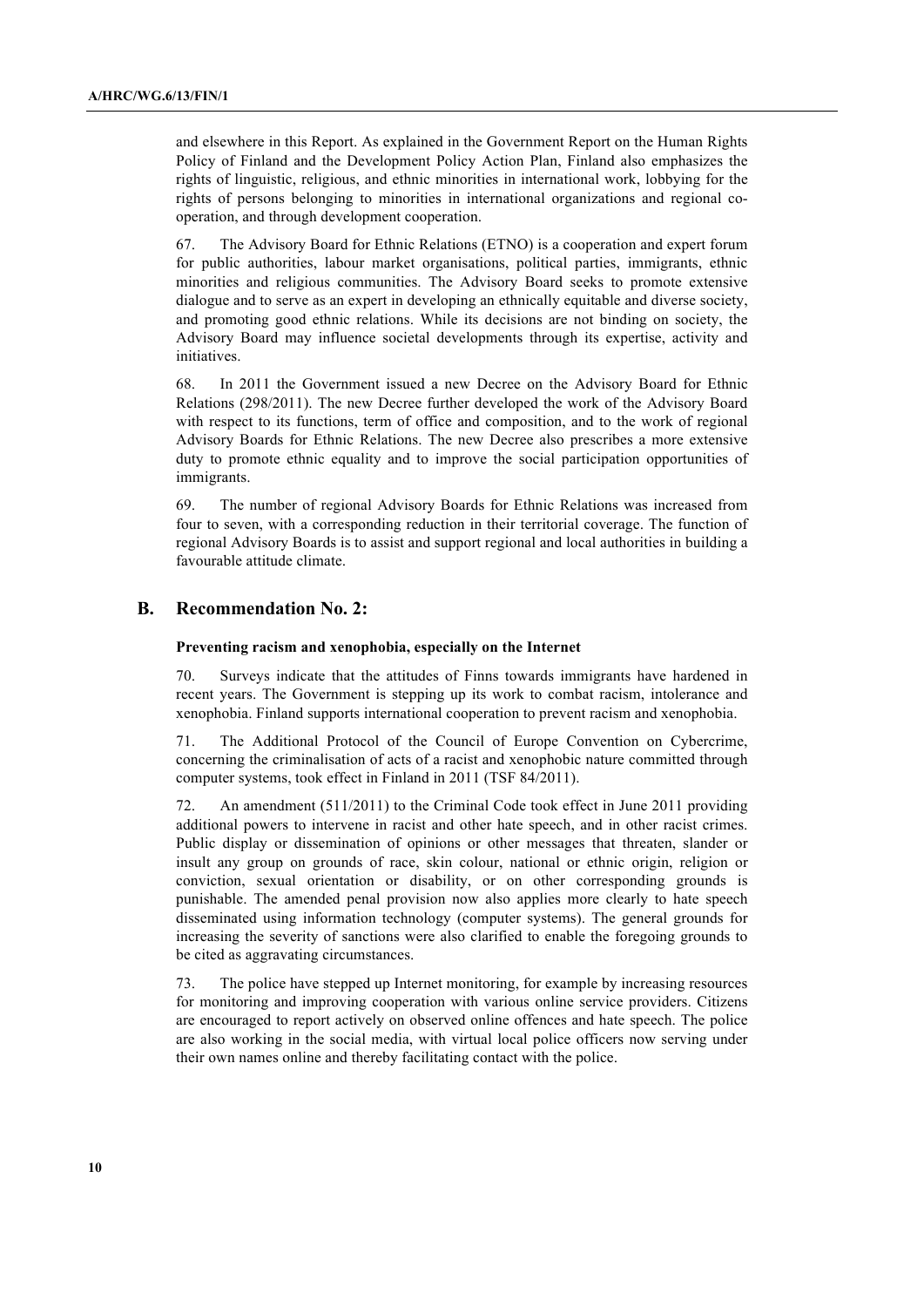## **C. Recommendation No. 3:**

#### **1. Preventing violence against women**

74. Finland consistently supports initiatives within the UN, the Council of Europe and the OSCE to combat violence against women, and stresses the importance of preventing such violence through the work of UN Women and elsewhere.

75. The rate of violence in Finland is only slightly higher than the average for Western industrialized countries. Finland is distinguished from other Western European or Nordic countries primarily by its high number of homicides. Violence in Finland is typically closely associated with the abuse of alcohol for intoxication purposes. Violence against women is partly characterized by special features and partly by features typical of Finnish violence in general. The high number of homicides is also linked to the probability of violent death for women.

76. Although good progress has been made in gender equality, the likelihood that a woman will fall victim to domestic violence in Finland is more than double the European Union average. The statistics do not include all offences, as contacting the authorities to report domestic violence is often considered difficult. Very few rapes are reported to the police.

77. An interdepartmental programme to reduce violence against women has been formulated for the period from 2010 to 2015. This programme was drafted according to European guidelines on the contents of national Action Plans, to international obligations binding Finland, and also in anticipation of the Council of Europe Convention referred to in paragraph 50.

78. The programme takes a comprehensive approach to violence against women, including measures to prevent violence against women, to protect and support the victim, and to bring perpetrators to justice. It also includes tangible measures for reducing violence against women, some of which have already been implemented. For example in a project initiated in 2010 in three local authority districts, an interdepartmental cooperation group (including the police, social welfare and health care sector and non-governmental organisations) evaluates the risk of re-victimization among victims of partner violence and takes the necessary protective measures. The aim is to extend the project and, after some experience, to make it nationwide.

79. The objective is to build a low-threshold service network to provide support and assistance to victims of partner violence and sexual violence. One special target group is victims in particularly vulnerable situations, such as members of immigrant groups, persons with disabilities, the elderly, and other persons belonging to minorities. Their special needs are considered in service provision.

80. A comprehensive approach is required to break the vicious cycle of violence. Most perpetrators of violence have also themselves been victims of such violence at some point. Violence is equally unacceptable regardless of the gender of victim or perpetrator, and both must be offered gender-sensitive assistance corresponding to their needs in order to prevent and stop violence.

81. Preparations for the Internal Security Programme have sought to ensure the availability of services for victims of crime, and referrals to such services. A working group has also been appointed to reform social welfare legislation. The terms of reference of this reform require the introduction of a duty to organise emergency services such as shelter services and specialised social welfare and health care services, together with long-term support for victims of partner and domestic violence.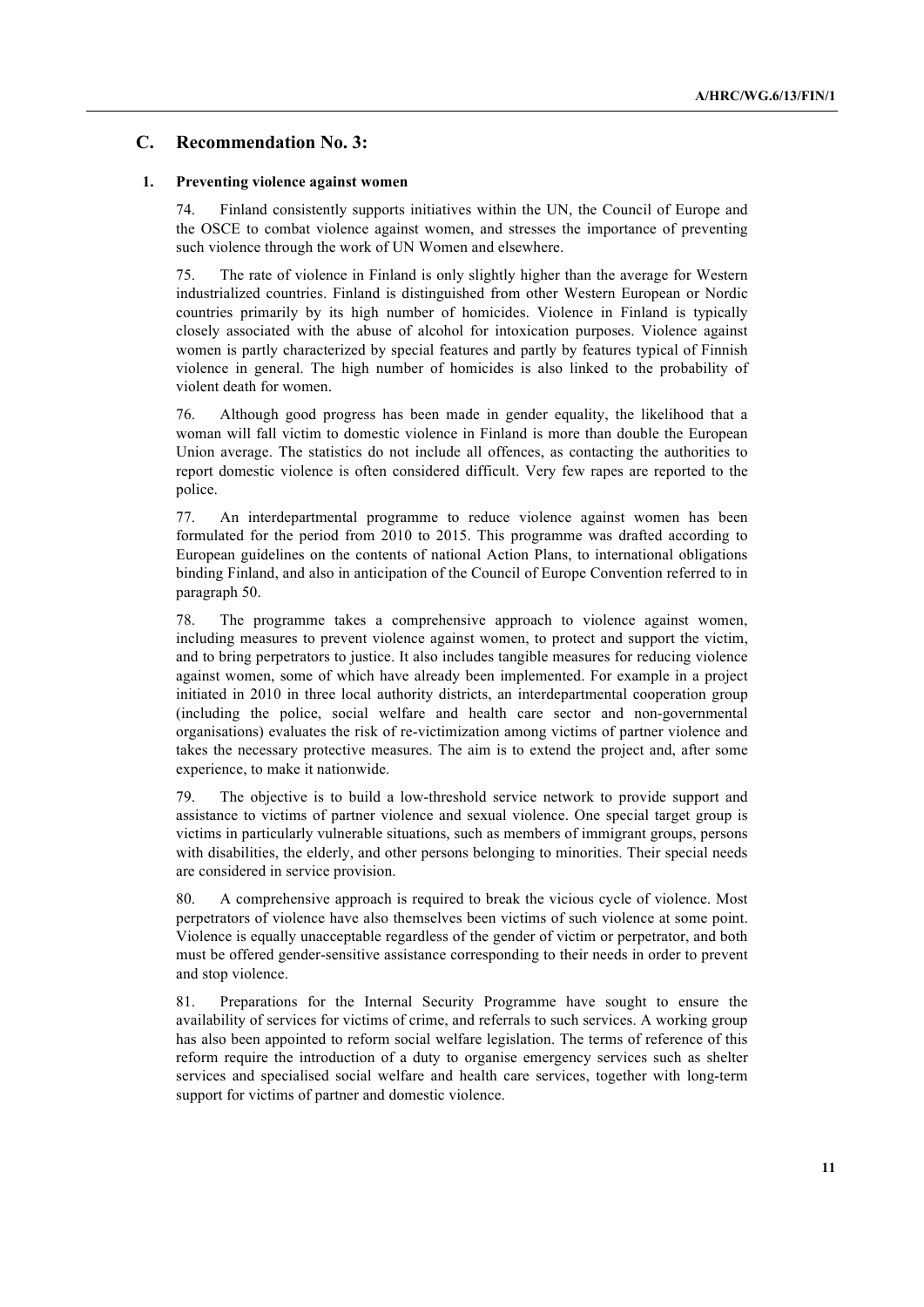82. Partly to prevent domestic violence, the Criminal Code (1082/2010) was amended with effect as of the beginning of 2011 to bring petty assault in close relationships within the scope of public prosecution. The number of assaults known to the police increased by almost 20 % between 2010 and 2011. It is estimated that this is partly due to the amendment, which has exposed covert criminality.

### **2. Collecting information on domestic violence against children**

83. Measures to reduce domestic violence and violence in close relationships also have a direct impact on combating domestic violence against children. An expert group analysing violence against children and sexual abuse of children has compiled information on domestic violence against children. In its 2009 report the working group analysed how sexual abuse of children should be studied in a coordinated way in partnership with various authorities.

84. An expert working group appointed by the National Institute for Health and Welfare is analysing violence against children and sexual abuse of children. The mission of the working group is to formulate guidelines regarding the quality of studies related to violence against children and sexual abuse of children, and to monitor and improve these studies.

85. In its national Internal Security Programme for 2008–2011 the Government sought to develop a "Children's Affairs House" to provide comprehensive assistance to children and young adults falling victim to sexual and physical violence.

86. Corporal punishment of children was banned in Finland in 1984. A joint study, *Participation Rights of Children 2009 to 2010*, carried out in the Nordic countries by UNICEF Finland, asked children about human rights and their views on the use of disciplinary violence. The study found that 30 % of secondary school children in Finland approve of the use of disciplinary violence.

87. The National Action Plan against Disciplinary Violence covers the years 2010 to 2015 and seeks to halve the physical disciplinary violence experienced by children in all population groups by the year 2012. The Action Plan contains 16 proposals on measures emphasising support for parents.

88. The objective of the Action Plan is to strengthen the dignity of the child and to increase mutual respect of parents to prevent disciplinary violence. The Action Plan seeks to continue and accelerate the positive developments of the last two decades in Finland with a view to consistently reinforcing negative attitudes towards disciplinary violence among both children and adults, and steadily reducing the disciplinary violence suffered by children. A further objective is to reduce disparities between various regions and population groups with respect to both the prevalence of disciplinary violence and attitudes towards it. The Action Plan also seeks to regularize follow-up studies on disciplinary violence.

89. Data on domestic violence against children can be extracted from the police information system. The Police College has issued the following publications: "Violence against children and young adults that has come to the attention of the police" (2008) and "Sexual abuse of children in reported offences" (2009).

90. Finland has been involved in work to combat violence against children initiated by the UN (UN Violence Study), and has also been active in Council of Europe campaigns to combat disciplinary violence against children.

91. Finland supports in particular the work of the UN Special Representative of the Secretary-General on Violence against Children, with a view to criminalising and preventing all forms of violence against children globally.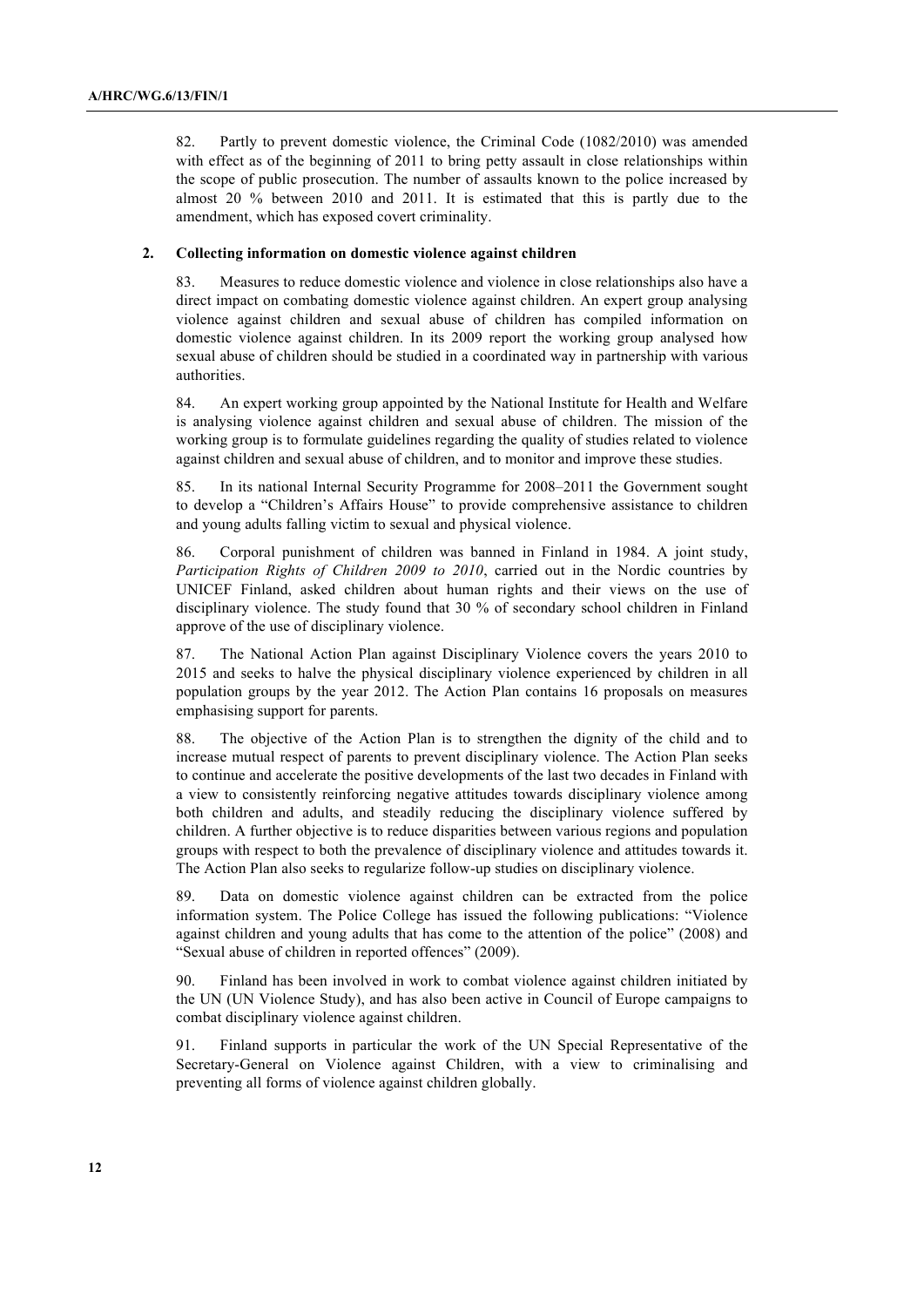## **D. Recommendation No. 4:**

#### **Convention on the Protection of Migrant Workers**

92. The Government analysed the prospects for ratifying the International Convention on the Protection of the Rights of All Migrant Workers and Members of Their Families in 1992, 2004 and 2011.

93. Based on comments received, the Government concluded that ratification of the Convention is not expedient. Migrant workers and other immigrants are not differentiated in Finnish legislation, but enjoy the protection of the same constitutional rights and the same ratified international human rights instruments as other immigrants.

94. Directives of the Parliament and/or of the Council of the European Union concerning such matters as family reunification (2003/86/EC) and the status of thirdcountry nationals who are long-term residents (2003/109/EC) have been implemented nationally by amending the Aliens Act and other legislation. With some exceptions, the Convention is largely congruent with national social security legislation. The Convention contains some unclear and undefined concepts with regard to national labour law.

95. The status of alien workers is not only affected by national social security law, but also by social security agreements concluded by Finland and by the social security legislation of the European Union, which include a duty of equitable treatment.

## **E. Recommendation No. 5:**

#### **ILO Convention No. 169 concerning Indigenous and Tribal Peoples**

96. Protecting and promoting the rights of indigenous peoples is a human rights priority of the Government of Finland. The only indigenous people within the territory of Finland are the Sámi, who enjoy cultural autonomy in the Sámi Homeland. The Sámi are united by a common history, common traditions, customs and communities. Subsection 3 of section 17 of the Finnish Constitution protects the right of the Sámi to maintain and develop their own language and culture.

97. Finland seeks to strengthen the status of indigenous peoples by continuing its support for the work of UN bodies on related issues. The rights of indigenous peoples are also a pervasive theme of Finland's development policy.

98. During this Government's term of office, the intention is to ratify the ILO Convention No. 169 concerning Indigenous and Tribal Peoples in Independent Countries. The prospects for ratifying this instrument are being analysed.

99. The Sámi Parliament considers ratification of ILO Convention No. 169 to be very important for the rights of the Sámi.

100. Finland's first National Human Rights Action Plan includes projects that seek to improve the rights of the Sámi by clarifying legislation on their right to participate in policymaking and planning concerning the use of State-owned lands and waters in their homeland.

101. Regarding land rights, the new Mining Act and Water Act were adopted in March 2011. Both of these laws prohibit measures that impair the opportunities of the Sámi as an indigenous people to engage in their culture and related traditional livelihoods. They also include provisions on hearing the Sámi Parliament, and on the right of the Sámi Parliament to appeal against decisions made pursuant to these laws.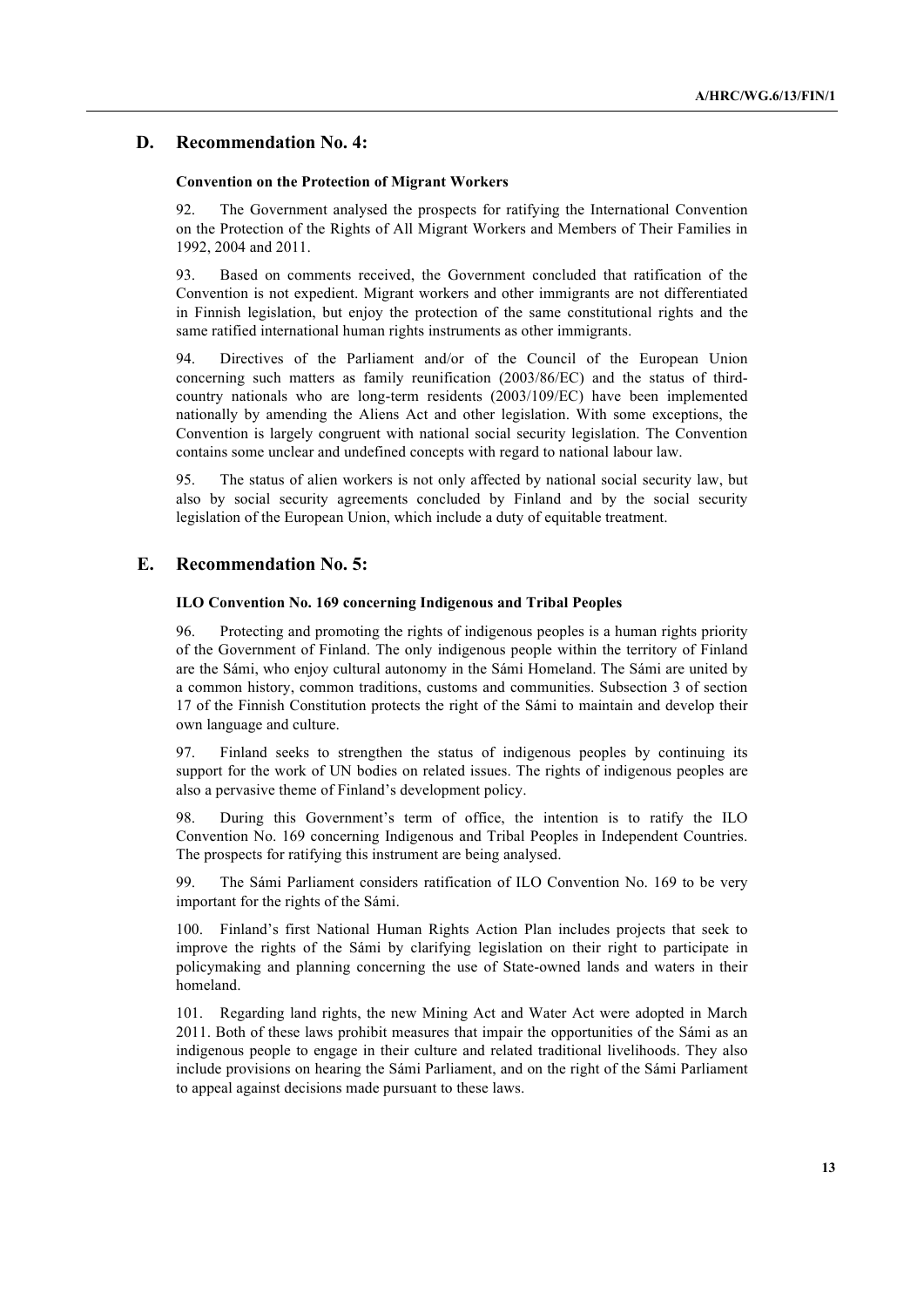102. An ongoing programme to revitalise the Sámi language seeks to establish a permanent operating format for revitalising all three Sámi languages spoken in Finland. Implementation of the programme will be monitored using indicators that are specified in the programme.

## **F. Recommendation No. 6:**

#### **Review of procedures related to asylum-seekers**

103. Finland is committed to full implementation of the 1951 Geneva Convention relating to the Status of Refugees (hereinafter referred to as the *Refugee Convention*). Issues of international protection will be analysed as part of a forthcoming comprehensive strategy "*The Future of Immigration 2020*" that is now under preparation.

104. A project to review provisions governing the detention of foreigners was launched at the end of 2011. Its objectives include a ban on the detention of unaccompanied minor asylum-seekers. The project will also analyse alternatives to detention and improvements in detention statistics.

105. The Ombudsman for Minorities has identified the detention of asylum-seekers as particularly problematic in cases involving single-mother families or other families with children, and has stressed the need for precise regulations in this field.

106. Non-governmental organisations have also called attention to the situation of unaccompanied minor asylum-seekers in cases of family reunification. Under current legislation, the age of the child is defined according to the time when the decision is issued. A residence permit may not be denied for this reason, however, if processing of the application has been significantly delayed for reasons that are not due to the applicant or sponsor, and this person has assisted in determining the facts of the case. Nongovernmental organisations have also called for the best interests of a young asylum-seeker to enjoy paramount consideration, even if the applicant has attained the age of 18 years.

107. Attention has also focused on provisions of the Aliens Act governing family reunification and their application, and on corresponding provisions of the EU Directive on family reunification. The aim is to study the impact of the amended provisions on family reunification and of any need for further amendments.

108. The legal services provided to persons seeking international protection were analysed in spring 2011, and inclusion of individual legal aid in the legal aid system was recommended. General legal counselling would also continue to be provided through and financed by reception centres.

The Act on the Reception of Persons Seeking International Protection  $(746/2011)$ took effect in 2011. The purpose of the Act is to secure the immediate means of support and care of persons seeking international protection, persons receiving temporary protection, and victims of trafficking. The Act clarifies the legislation on reception and promotes uniformity of reception services.

110. A judgment of the Supreme Administrative Court issued in January 2012 (KHO:2012:1) found that a decision to remove an asylum-seeker from the country must include a detailed analysis of whether the person concerned has reason to fear persecution on the grounds of sexual orientation. The decision clarifies certain concerns, including that of how an asylum-seeker's risk of persecution in the country of origin is assessed.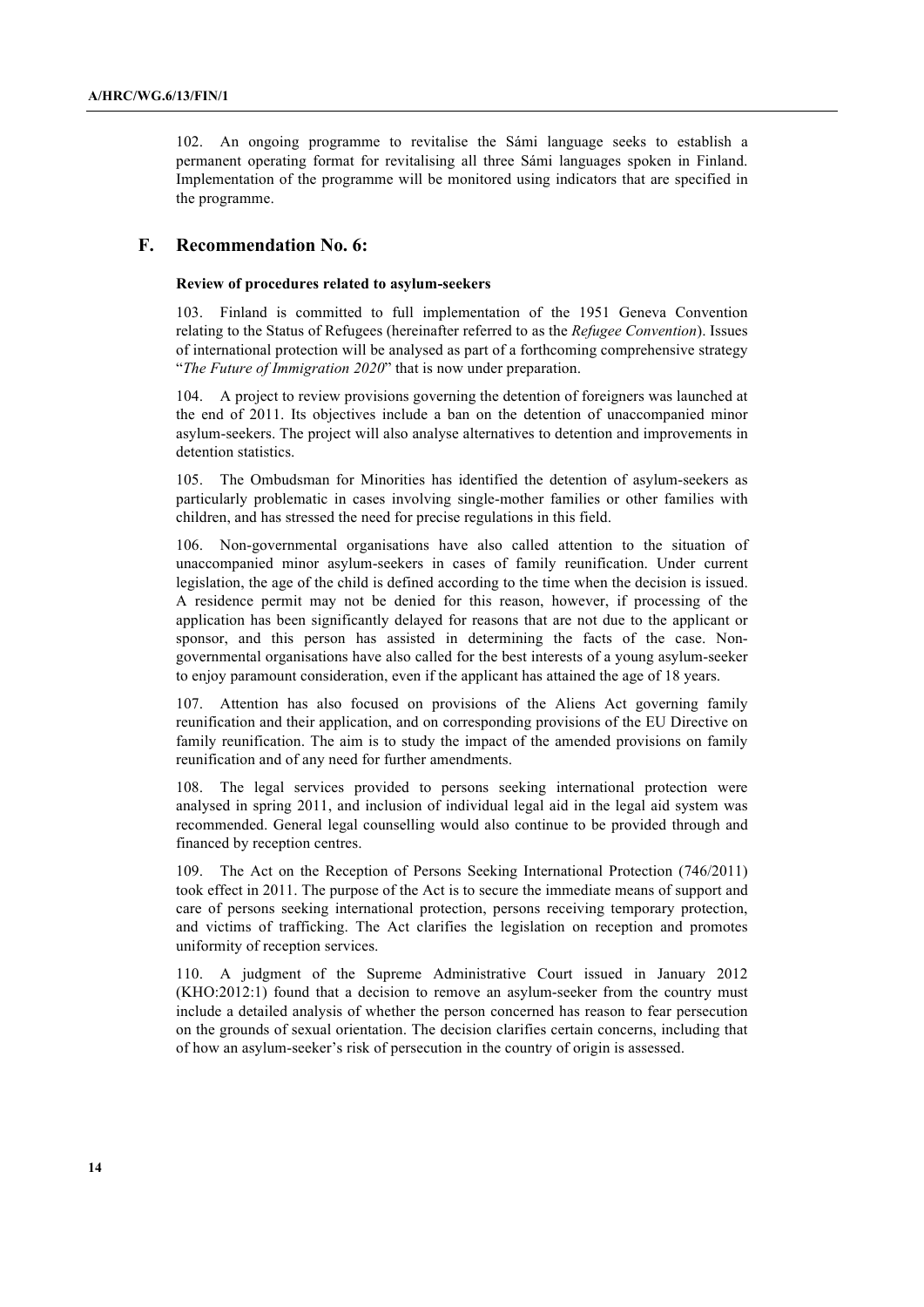## **G. Recommendation No. 7:**

### **1. Providing the same protection for sexual orientation as for other discrimination grounds and observance of the Yogyakarta Principles**

111. Improving the rights of lesbian, gay, bisexual and transgender and intersex persons is a key area in Finnish international human rights policy. Finland seeks to ensure that the UN adopts the Yogyakarta Principles as international recommendations for guiding action to equitably protect the human rights of gender and sexual minorities. Finland supports work to tackle discrimination and violence based on sexual orientation and gender identity within the framework of the United Nations.

112. In February 2012 the Ministry for Foreign Affairs organised a seminar for public authorities and parliamentarians on LGBTI, addressing the obligations of the authorities to promote the human rights of persons belonging to these groups. The seminar also highlighted international recommendations promoting realisation of the rights of members of these groups, such as those of the Committee of Ministers of the Council of Europe and the Yogyakarta Principles.

113. The recommendations of the Council of Europe include classifying sexual orientation and gender identity as prohibited grounds for discrimination in gender equality legislation, removing infertility and unmarried status as conditions for gender recognition, granting same-sex couples equal adoption rights compared to other couples, and giving LGBTI persons equal access to fertility services. A national interdepartmental working group that also includes representatives from civil society is responsible for implementing these recommendations

114. Gender equality legislation will be revised in the course of reforming nondiscrimination legislation by including provisions protecting gender minorities (transgender and intersex persons and other persons belonging to gender minorities) and provisions on multiple discrimination in the Act on Equality between Women and Men, and by introducing the minimum amendments to the statutes and provisions governing monitoring of this Act that the reform of non-discrimination legislation requires.

### **2. Providing the same protection for disability as for other discrimination grounds**

115. The Disability Policy Programme for the years 2010 to 2015 outlines concrete disability policy measures. The measures in the Programme form a package that develops all policy sectors from the viewpoint of the rights, freedoms and equal opportunities of the disabled. The Programme is divided into 14 thematic areas that are relevant for disability policy, and contains a total of 122 concrete measures.

116. In accordance with the Disability Policy Programme, the Government will pay special attention to design for all (universal design) and its associated principles when preparing legislation on land use and construction. Adherence to the principles of design for all will also be promoted in renovation work. The aim is to promote unification of accessibility interpretations and provide guidance on ways of allowing for accessibility in policy on zoning and other planning of neighbourhoods.

The Ministry of Social Affairs and Health is compiling a nationwide plan to arrange housing for the developmentally disabled, with a view to ensuring that by the year 2020 no developmentally disabled person will live in an institution.

118. A working group was appointed at the beginning of 2012 to study social welfare services that support integration into the working life and supported employment. The objective is to develop legislation and services so that persons with disabilities enjoy equal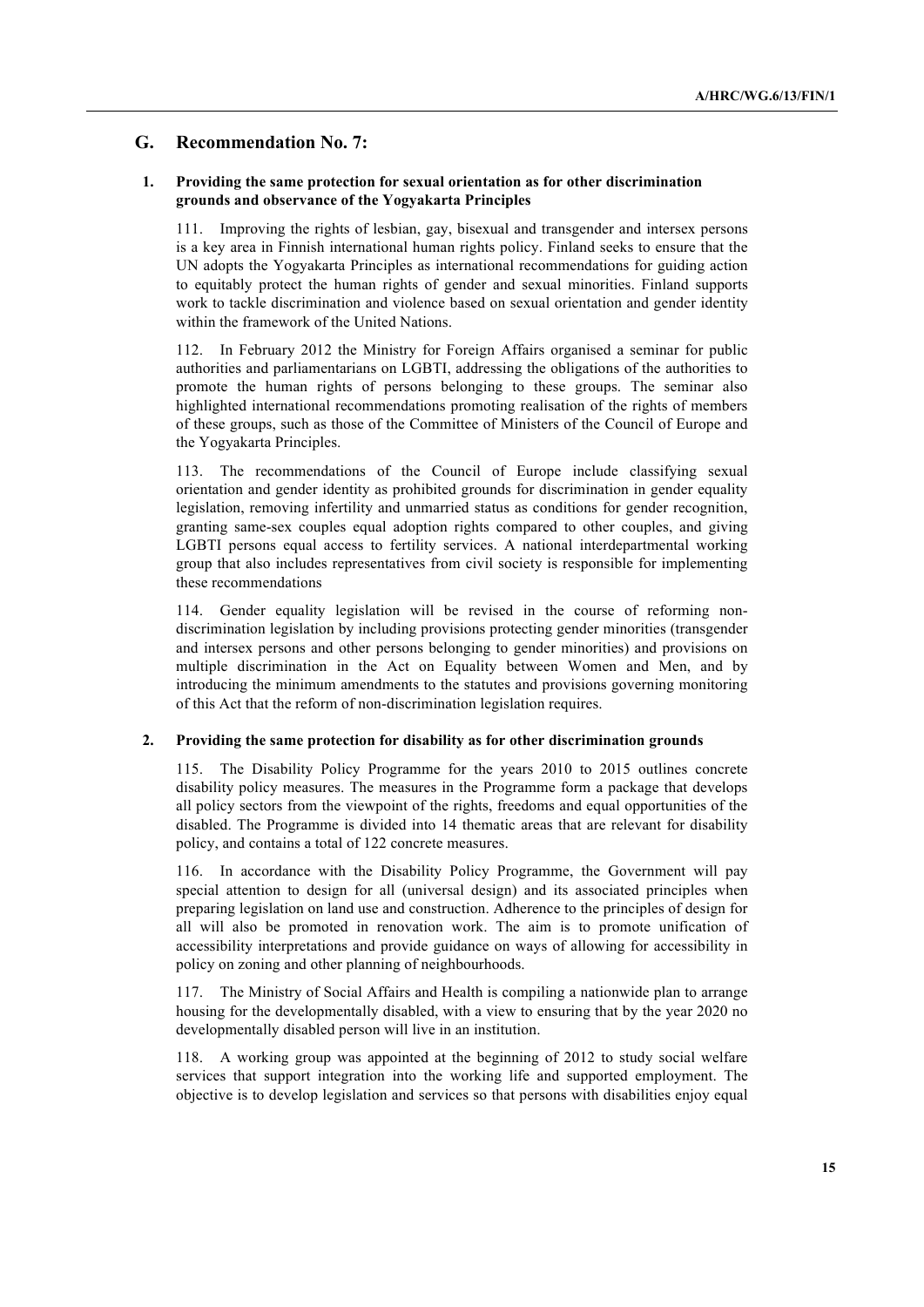status in relation to other client groups that are difficult to employ, and that services more effectively support their rehabilitation for work and integration into the labour market.

119. Another way in which Finland promotes the rights of persons with disabilities is by supporting the work of the UN Special Rapporteur on Disability. Finland is particularly supportive of political participation by persons with disabilities through development cooperation. The provision of support to disability organisations and other nongovernmental organisations is a significant instrument in this regard.

### **H. Recommendation No. 8:**

### **Full integration of the gender perspective into the UPR follow-up process**

120. The Government's Equality Programme for 2008–2011 set out the principal measures for advancing gender equality. The objectives of the programme included mainstreaming the gender perspective, reducing the gender-based wage gap, promoting women's career advancement, increasing awareness of gender equality in schools, reducing gender segregation in occupations, improving reconciliation of family and work, and reducing violence against women.

121. A self-assessment by each responsible Ministry and the monitoring group indicates that the Programme was implemented satisfactorily and that progress has occurred, particularly with respect to mainstreaming the gender perspective. The Ministries are now jointly drafting a new Equality Programme.

122. In October 2010 the Government submitted its first Finnish Equality Report to Parliament, outlining the future equality policy of Finland to the year 2020. This Report seeks to reinforce purposeful and systematic promotion of gender perspective mainstreaming.

### **I. Length of non-military service**

123. At the time of adoption of the Report of the UPR Working Group on Finland during the 8th Session of the Human Rights Council in June 2008, the *Quakers (Friends World Committee for Consultation*) and *Amnesty International* expressed the wish that Finland would respond to the Working Group's comment in paragraph 36 of its Report concerning the duration of non-military service in lieu of military service.

124. Under the Conscription Act (1438/2007), every male Finnish citizen aged between 18 and 60 years is liable for military service. The duty of national defence may be performed in armed or unarmed military service. Non-military service is an alternative to military service.

125. About 80 % of the age group concerned performs military service. The most common duration of this service is 12 months, as performed by 45 % of conscripts. The calculated average duration of the service is 275 days.

126. The Non-Military Service Act (1466/2007), which took effect at the beginning of 2008, reduced the duration of non-military service to 362 days. The Non-Military Service Act also acknowledges the right to conscientious objection during times of crisis.

127. The Monitoring Sentences Act (330/2011) that took effect in 2011 also enables electronically supervised home arrest instead of a prison terms for total objectors declining both military and non-military service.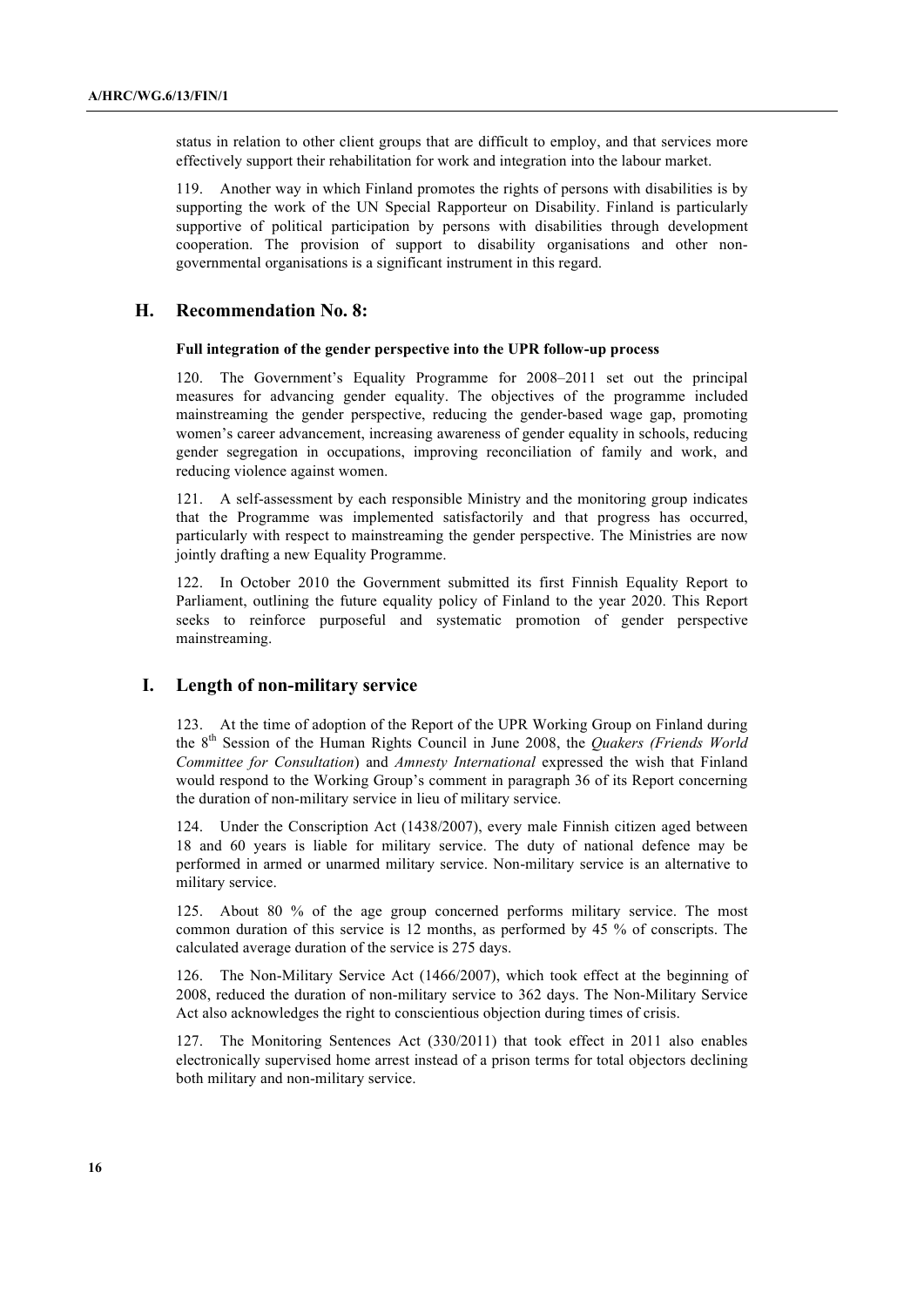128. Aside from their respective durations, any comparisons of military service and nonmilitary service must also consider the associated overall strain of each form of service, their differences in principle, and their manner of implementation. Military service is performed in a closed garrison from which leave of absence must always be obtained, even during leisure time. Non-military service is performed under entirely civilian conditions that entitle the individual to enjoy leisure time in accordance with normal working hours (not exceeding 40 hours weekly). Freedom of movement is not restricted in any way.

129. The prospects for reducing the duration of non-military service were last examined in 2011. While the working group found no way to reduce the duration, it proposed an analysis to determine whether such service could be graded according to its intensity and strenuousness.

130. The duration of non-military service is clearly linked to the maximum duration of military service. There are plans to shorten military service by 15 days and alternative service correspondingly.

# **V. Achievements and good practice, and challenges and limitations**

## **A. Finnish school education earns top marks**

131. Numerous international comparisons, such as the PISA (*Programme for International Student Assessment*) study, have shown that Finnish school education is of the highest standard globally. High-quality education that is equal and free of charge has brought affluence, reinforced democracy and reduced disparities between regions and social groups.

132. Finland's success is largely explained by the school system (uniform comprehensive school for the entire age group), the professionalism of teachers and the autonomy of schools. Nearly three quarters of persons aged between 25 and 64 years have earned at least a secondary level diploma, i.e. by completing the Finnish Matriculation Examination or a vocational diploma, and one third have been in higher education. Only the core curricula are nationally prepared. The decentralised education system is based on locally formulated and implemented curricula that can respond to the individual needs of school students. High quality special needs education and a principle of early intervention ensure that no student is ever "abandoned".

133. Education is also a special priority in Finnish development policy under the Development Policy Programme.

## **B. A forerunner in gender equality**

134. Finland has been a forerunner in gender equality in many ways. For a long time women have participated actively in the working life and in policymaking. The share of women has grown in recent decades, especially in elected policymaking bodies and in the composition of the Government. The Act on Equality between Women and Men has been in force for 25 years (609/1986). Gender equality is a key political objective, and must be respected in all policymaking and activities.

135. Gender equality is promoted through a twin track strategy. This involves both specific measures for removing obstacles to equality and mainstreaming of the gender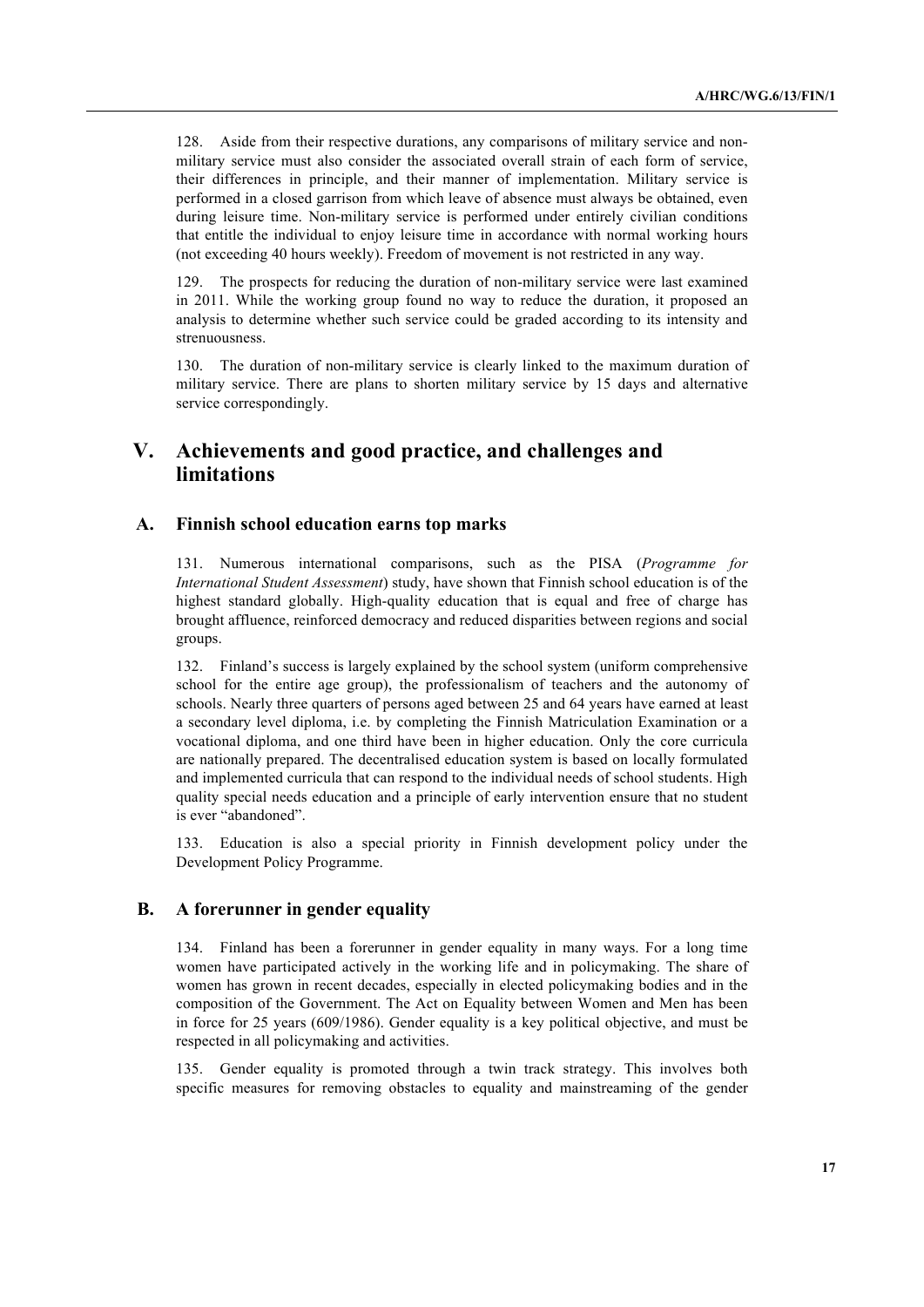perspective in all policymaking and policy formulation. Social issues related to the status of men have also been raised more vigorously in recent years.

136. Gender equality is manifest in Finland, for example, through almost equal participation of both sexes in the labour market. Significant socio-political decisions have been made to improve the employment situation of both women and men, such as separate taxation of spouses, family leaves and day care, which support participation in the working life by both sexes.

137. Under the Act on Equality between Women and Men, gender-based discrimination also includes disparities of treatment for reasons of pregnancy or childbirth, or on the basis of parenthood or family responsibilities. Pregnancy and family leave nevertheless continue in many cases to affect the prospect of securing permanent employment or extended temporary employment, or place employees in an unequal position in terms of pay or other conditions of employment.

## **Challenges for realising fundamental and human rights**

138. Realising fundamental and human rights requires continual and consistent work. Work to prepare the National Human Rights Action Plan involved analysing the *de facto* state of fundamental and human rights in Finland and pinpointing the principal and topical problems and defects in their realisation. At the same time, issues highlighted by the national supervisory mechanisms were compared with the decisions and conclusions submitted to Finland by international monitoring mechanisms.

## **Reducing poverty, inequality and exclusion**

139. The Government works resolutely to develop and strengthen the basic structure of Finland's affluent society, reducing poverty, inequality and gender disparities. The welfare of families and the political participation of all will be increased.

140. Approximately 700,000 people in Finland are estimated to live at risk of poverty.<sup>3</sup> Some 400,000 people receive income support, and about 13 % of the population are on low incomes. This increase in the poverty rate reflects such factors as the increased income of high-income individuals while social benefits fall short of growth trends in remuneration.

141. The Ministry of Social Affairs and Health has appointed a steering group for the years 2012 to 2015 to implement an interdepartmental Action Plan for reducing problems of exclusion, poverty and health. The Ministry has also appointed a working group to draft objectives and measures for reducing poverty, exclusion and low-income situations for a national programme in response to the Europe 2020 strategy.

142. In December 2011 the Government adopted a Child and Youth Policy Programme for 2012–2015. This will help to realise the objectives imposed in the Government Programme for reducing poverty, inequality and exclusion. Every four years the Government adopts a Young Adult Policy Programme under the Youth Act (72/2006) with a view to improving the growth and living conditions of persons under 29 years of age. Policy on children and young adults will focus in coming years on strengthening participation, equality and everyday life management among children and young adults. Ensuring that children and young adults are heard is a top priority. Child and young adult impact assessment must be more comprehensively integrated into policymaking.

143. In addition to national measures, Finland also works to address child poverty internationally by such means as including the rights of the child and the principle of the best interests of the child in poverty-reduction strategies, budget support and other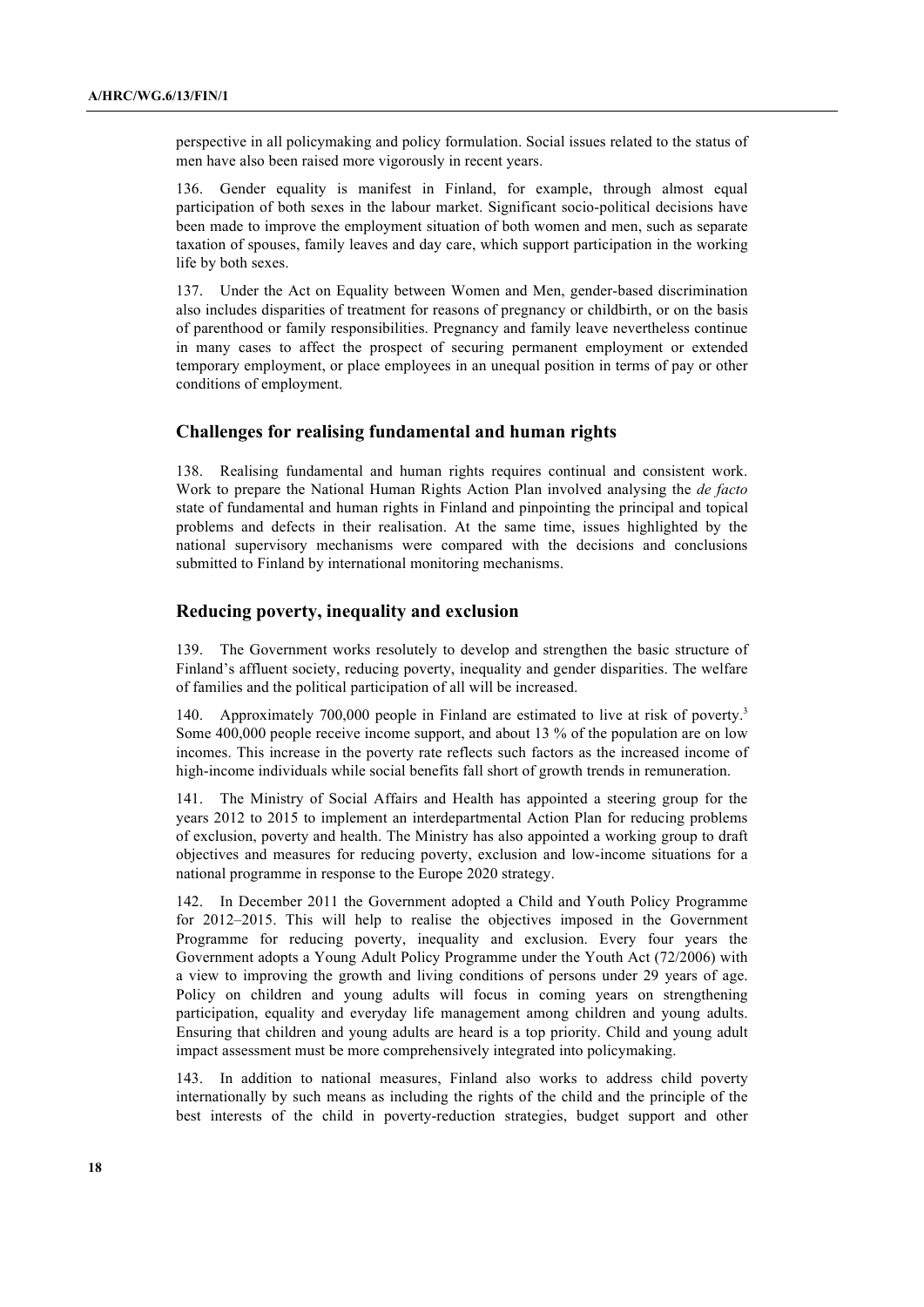development policy and development cooperation programmes, both nationally and at European Union level. A 2011 study on child poverty as a challenge for foreign policy gives the Government new tools for addressing child poverty.

## **Legal safeguards and good governance**

144. Everyone in Finland has the right to have his or her case dealt with appropriately and without undue delay by a legally competent court of law or other authority, as well as to have a decision pertaining to his or her rights or obligations reviewed by a court of law or other independent organ for the administration of justice (section 21 of the Constitution of Finland). Provisions concerning the publicity of proceedings, the right to be heard, the right to receive a reasoned decision and the right of appeal, as well as the other guarantees of a fair trial and good governance are prescribed by Act of Parliament.

145. Effectively realising legal safeguards and the requirements of good governance has been an important topic of attention in the national supervision of fundamental and human rights in Finland. Decisions of the supreme guardians of the law (the Parliamentary Ombudsman and the Chancellor of Justice) most often address these very issues. It is quite unusual, by international standards, for procedural safeguards to enjoy the status of a fundamental right in the manner stipulated in section 21 of the Constitution of Finland. The Charter of Fundamental Rights of the European Union also includes a provision on good governance. Assessing the realisation of procedural safeguards is important in Finland, as judgements of the European Court of Human Rights establishing infringements by Finland of the Convention for the Protection of Human Rights and Fundamental Freedoms have mostly concerned this issue.

146. The supreme guardians of the law receive complaints regarding the excessive duration of proceedings before the courts and other public authorities. Although proceedings may have been conducted correctly in other respects, their excessive duration may in practice have caused non-realisation of rights within a reasonable time.

147. A private party in civil cases, petitions and criminal cases is entitled to reasonable compensation if the excessive duration of judicial proceedings is considered to violate the said party's right to a trial within a reasonable time.

148. In 2012 the Government will draft a bill to Parliament for legislation on the speed of administrative proceedings, and on legal remedies in cases of passivity on the part of authorities. The Government will also prepare a client service strategy for public administration, which should clarify and set standards for client service in public administration.

## **Rights and treatment of persons subject to restraining measures and of persons deprived of their freedom**

149. The Parliamentary Ombudsman has repeatedly raised the issue of the rights and treatment of persons deprived of their freedom, and of persons who are subject to restraining measures. Legislation on the requirements for deprivation of liberty or on the use of force or restraint in this connection is either inadequate or there are no legal norms on the issue at all in certain situations. There is no legislative basis for the use of coercive measures in caring for the elderly. The use of force in caring for persons with disabilities is based on a single provision that does not provide for judicial control of restraining measures. It has been observed that the instructions of psychiatric hospital wards do not always respect a principle known as the ban on institutional authority. This ban forbids any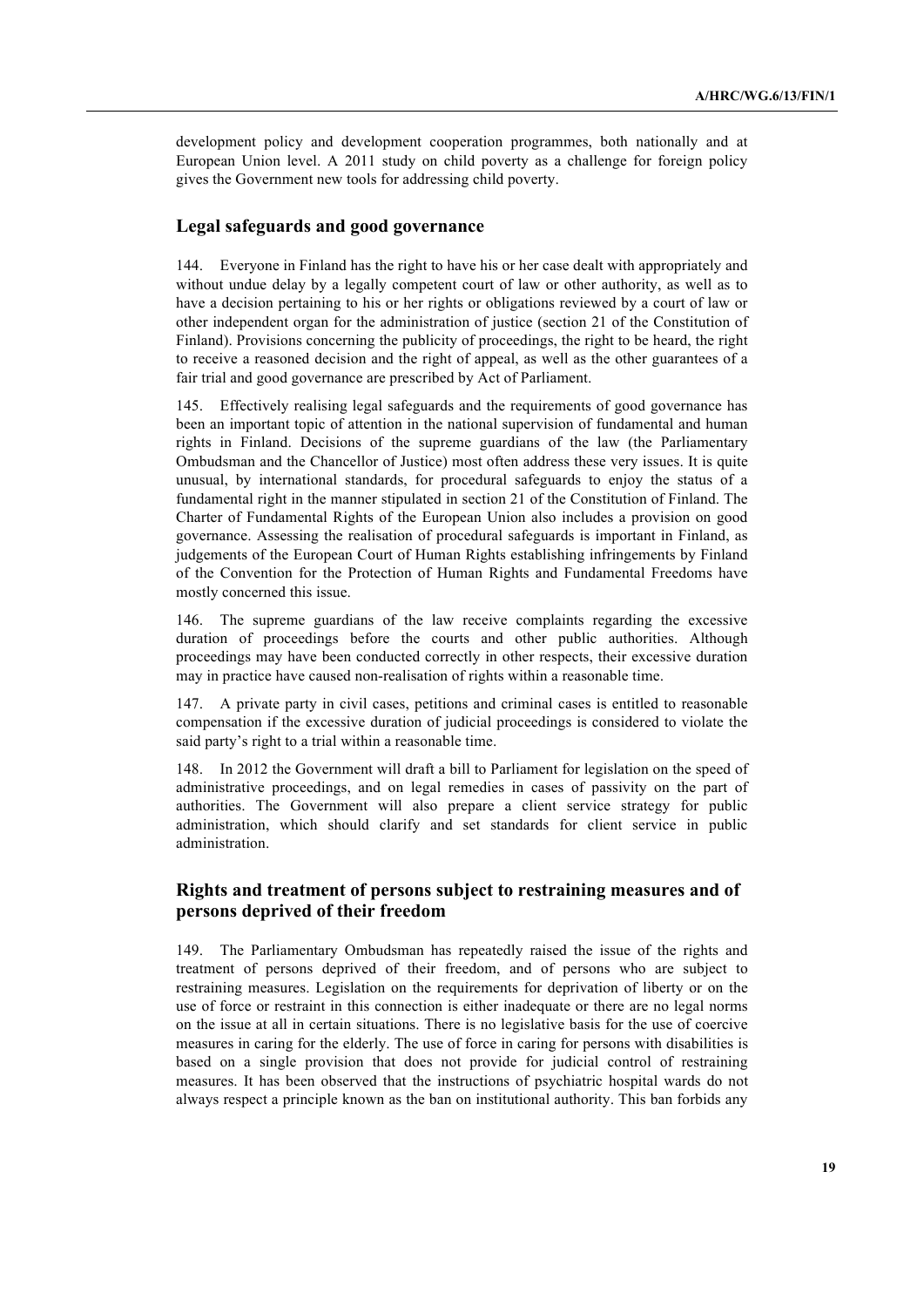restriction of the rights of patients based on internal ward norms, and restrictions must instead be based in law and applied on the basis of individual discretion.

150. Legislation on social welfare and health care will be reformed by optimally consolidating into one Act of Parliament provisions that limit the self-determination of patients or clients of social welfare services. An implementation steering programme will be prepared to support this legislation.

151. For several years both the Parliamentary Ombudsman and the European Committee for the Prevention of Torture and Inhuman or Degrading Treatment or Punishment (CPT) have called attention to the excessive use of remand detention in police establishments. The conditions of remand prisoners and the associated legislation are current areas of reform. An ongoing project is seeking to reduce the number of remand prisoners detained in police establishments, to study the prospects for electronic monitoring of mobility restrictions, to increase opportunities for remand prisoners to participate in activities outside of their cells, and to upgrade police detention facilities to meet the standards required in the Rescue Act.

152. Detainees under the Aliens Act may only be lawfully detained in police establishments in exceptional circumstances. While the police exercise discretion in using detention only as a last resort, they have had to hold detainees in police establishments when accommodation was no longer available in the detention unit for aliens prescribed in the Act on the Treatment of Aliens Placed in Detention and Detention Units.

## **Fundamental and human rights education and training in Finland**

153. Human rights education covers all sectors of society, i.e. both pre-school and school education, and the need to ensure the human rights skills of various professional groups including not only education and training staff, but also police, border guards, the judiciary, and officials in central and local government. The general situation is reasonable with respect to fundamental and human rights education for staff in the public sector, but room for improvement remains in the standard of knowledge of human rights and fundamental rights.

154. Human rights constitute a key element of the value basis for education in the core curricula that provide a national framework for formulating local curricula.

155. The demand for fundamental and human rights education provided through voluntary work exceeds the resources of the organisations that provide such education. The primary wish expressed by the non-governmental organisations is for the Government to assume greater responsibility for human rights education in future.

# **VI. National initiatives and commitments**

#### **International peace and security**

156. Finland is cognisant of its responsibility for international peace and seeks to have an effective impact in maintaining and increasing this. Finland participates in defining the debate on broad security and views security, development and human rights as closely interlinked; each cannot be realised without the others. Human rights policy is a key element of the foreign and security policy of the Finnish Government. The Government regards human rights policy as a means of achieving a more just, secure and humane world. If Finland is elected to the UN Security Council for the period 2013 to 2014, then promoting human rights will be one of the key principles for action on the Council.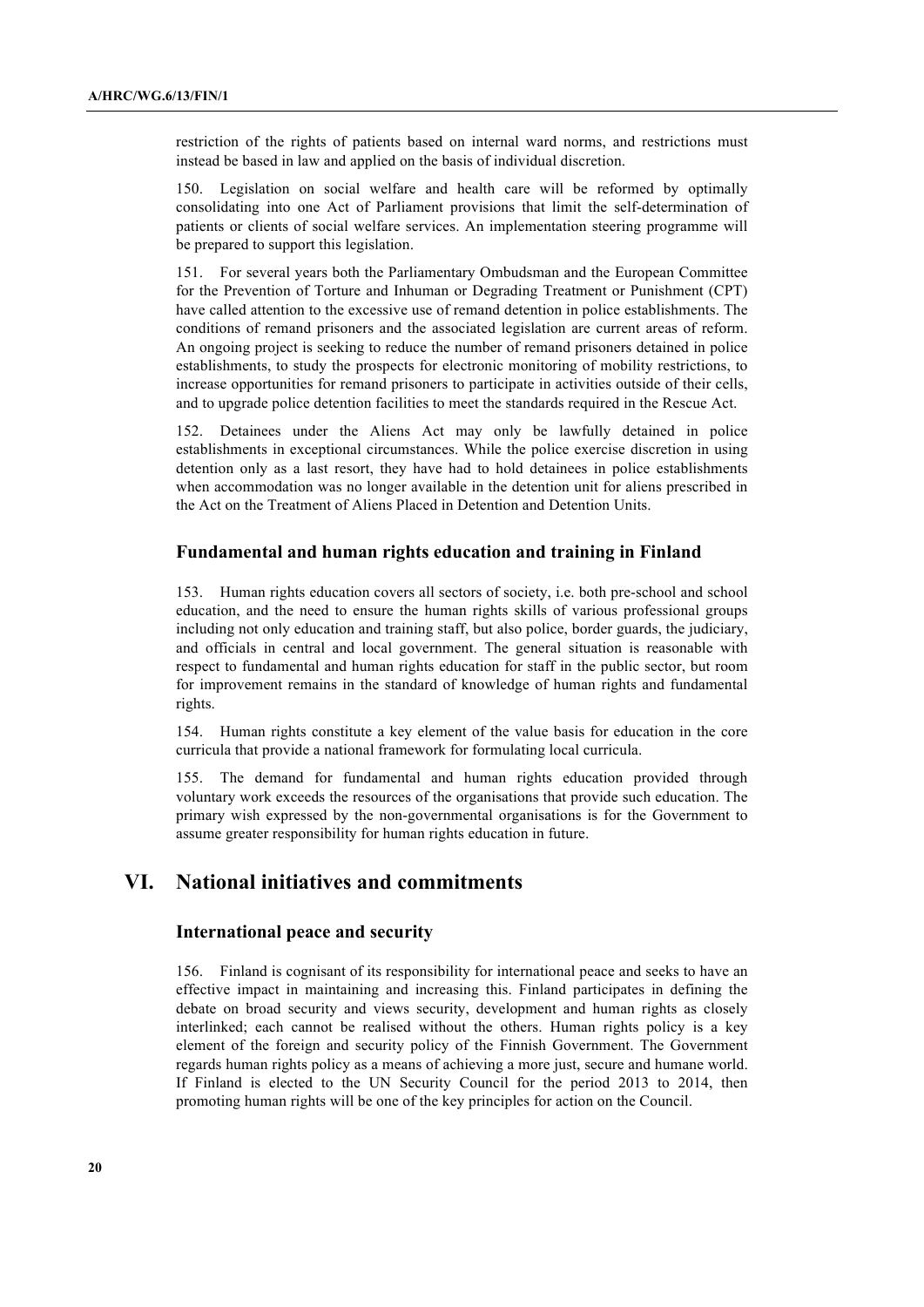157. Finland is a well-known and trusted stakeholder in international development policy, peacekeeping and mediation. It has contributed strongly to implementing the UN Security Council Resolution on women, peace and security, and is currently preparing its second National Action Plan. Finland continues to strengthen its mediation capacity on the basis of a National Action Plan adopted in December 2012, and the country is investing in crisis prevention. The work of the Group of Friends for Mediation, initiated by Finland and Turkey at the UN, will be continued and developed. The Group of Friends is a key, internationally visible support group for mediation enabling a greater exchange of information between countries that are active in the field of mediation. On the initiative of Finland and Turkey, the Group of Friends negotiated the first General Assembly Resolution on mediation, which was adopted by consensus in June 2011. The resolution strengthened the principles of UN support for mediation and the key role of the UN in mediation.

#### **Commitment to the development assistance objective**

158. Finland's new Development Policy Programme emphasises respect for and implementation of human rights, democracy and responsibility. The starting point is a human rights-based approach to development. Particular emphasis is given to the rights of women, children, ethnic, linguistic and religious minorities and indigenous peoples, persons with disabilities, persons with HIV/AIDS, and sexual and gender minorities.

159. The pervading objectives of Finland's development policy are gender equality, reducing inequality, and climatic sustainability. These aims are promoted in all of Finland's development policy and development cooperation. Effective realisation of gender equality also promotes the achievement of other development goals. Development will be advanced globally by reducing economic and social inequality and exclusion. Finland requires its development partner countries to comply with universal human rights. The recommendations of the UN Human Rights Council are a factor to be considered when implementing development cooperation.

160. The objective of Finland is to secure steady growth in appropriations that will enable achievement of the 0.7 % share of the Gross National Income (GNI) and of the country's international commitments. Towards the end of the current electoral period the proceeds from auctioning emission allowances will also be allocated to development cooperation and climate financing. The Government will correspondingly seek to increase the GNI percentage of development cooperation appropriations during its term of office.

## **Commitment to more effective monitoring of human rights implementation**

161. The Government undertakes to promote realisation of fundamental and human rights and to monitor its implementation more systematically and effectively. Protecting effective realisation of fundamental and human rights requires good coordination of associated issues within the Government. As part of this commitment, a Network for fundamental and human rights composed of contact persons representing the Ministries will be appointed.

162. The mission of the Network will be to monitor implementation of the National Human Rights Action Plan and prepare the Government Report on Human Rights Policy. The Network will analyse the situation of fundamental and human rights in Finland, implementation of the human rights obligations and commitments of Finland, and the associated periodic reporting. It will also monitor the development, adoption and national implementation of new international human rights instruments and their protocols. The Network will also review UPR recommendations.